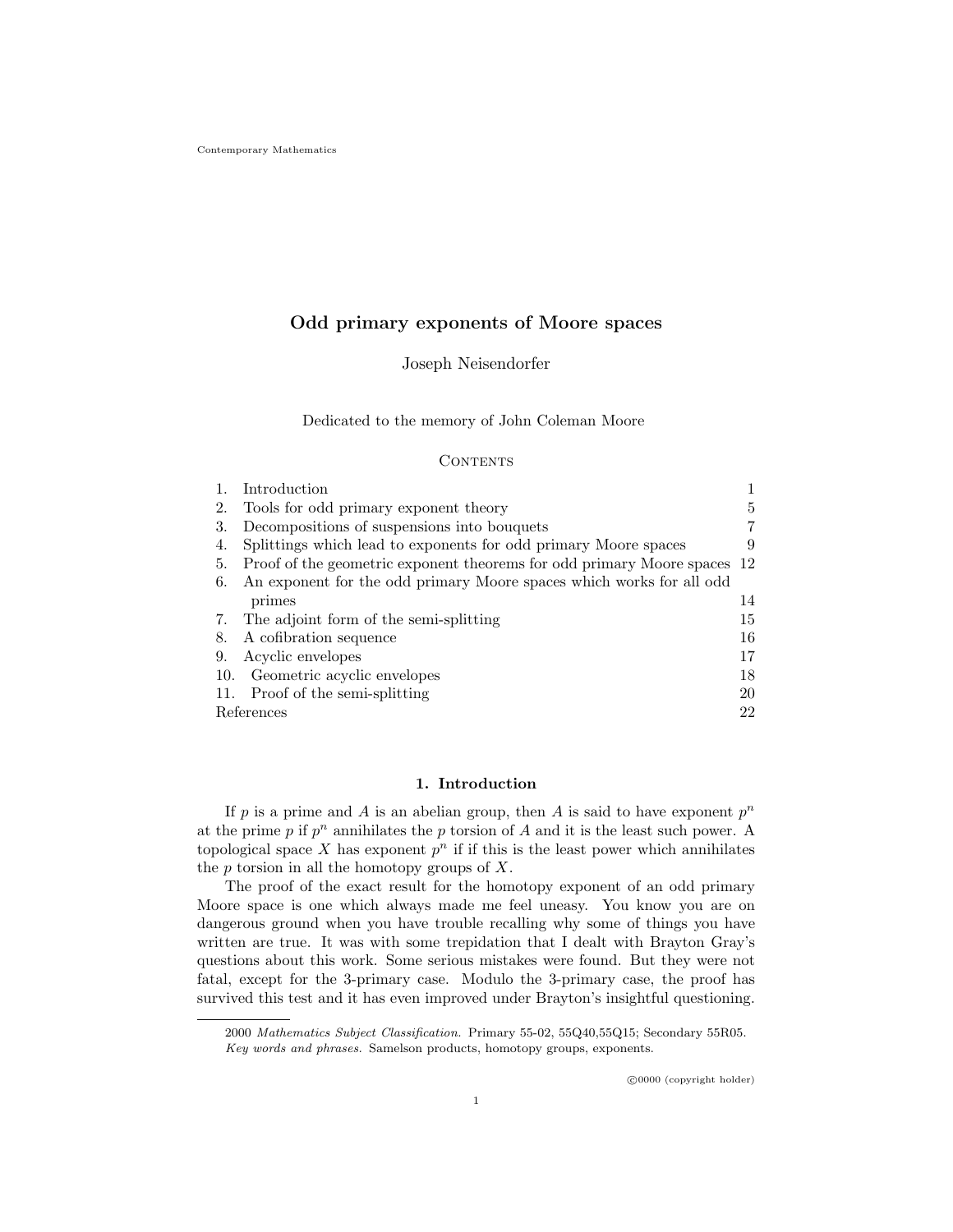### 2 JOSEPH NEISENDORFER

His questioning has led to a simplification and generalization of the main technical result which I call the semi-splitting. I am very grateful to Brayton for bringing this about.

In fact, Brayton's suggestion of an improved semi-splitting has enabled me to take advantage of a last gift to me from the late John Moore. I was sorting through his old files of mathematical reprints when I found an old unpublished reprint of mine which I had completely forgotten about. The combination of the main idea of that reprint with the improved semi-splitting gives an upper bound for the homotopy exponent of an odd primary Moore space which is within one factor of p of the best possible. It applies even to the 3-primary case.

In summary, this paper will show that, when p is a prime greater than 3,  $p^{r+1}$ is the best possible homotopy exponent of a mod  $p<sup>r</sup>$  Moore space of dimension at least 3. But  $p^{r+2}$  is an upper bound in the case of all odd primes.

Norman Steenrod once said to me: "If you are having trouble explaining something, it could be that you don't understand it well enough." I hope this paper demonstrates that this is no longer true about this work.

Let us begin by reviewing some definitions and theorems.

An abelian group A is said to have exponent  $\leq p^n$  at a prime p if  $p^n$  annihilates the  $p-$  torsion in A. It is said to have exponent exactly  $p<sup>n</sup>$  if this is the least such power. A topological space X is said to have homotopy exponent  $\leq p^n$ , respectively, homotopy exponent exactly  $p^n$ , if the direct sum of all of its homotopy groups, equivalently the localization of these homotopy groups at  $p$ , has this exponent.

For homotopy associative  $H-$  spaces X we say that X has geometric exponent  $\leq p^n$  if the power map

$$
p^n: X \to X, \quad x \mapsto x^n
$$

is null homotopic. It has geometric exponent exactly  $p<sup>n</sup>$  if this is the least such null homotopic power map. It is clear that geometric exponents imply that the homotopy groups are p−torsion with the same or lesser homotopy exponents.

Note that, if X has a geometric exponent, then its loop space  $\Omega X$  has the same or lesser geometric exponent.

The reverse implication is not true. In fact, it is possible that  $\Omega X$  has a geometric exponent when an  $H$ -space X has none. This means that it might be possible that a space X has a homotopy exponent but no iterated loop space  $\Omega^k X$ has any geometric exponent.

Hence, given any space  $X$  we can ask the following questions at a prime  $p$ .

1. Does X have a homotopy exponent at a prime  $p$  and, if so, what is the least such.

2. Does any iterated loop space  $\Omega^k X$  or a localization at p have a geometric exponent. If so what is the least such power? And, do the geometric and homotopy exponents coincide.

These questions are of particular interest in the cases of spheres, Moore spaces, and their localizations. There are substantial differences between the prime 2 and the odd primes.

The first such result is due to James [9] who showed that the odd dimensional spheres  $S^{2n+1}$  have 2-primary homotopy exponents  $\leq 4^n$ . For  $n = 1$ , the 3−dimensional sphere, this result is best possible, that is, there are elements of order 4 in the homotopy of  $S^3$  but no elements of order 8. In general, James showed that the 2-primary homotopy exponent increases at most by a factor of 4 as one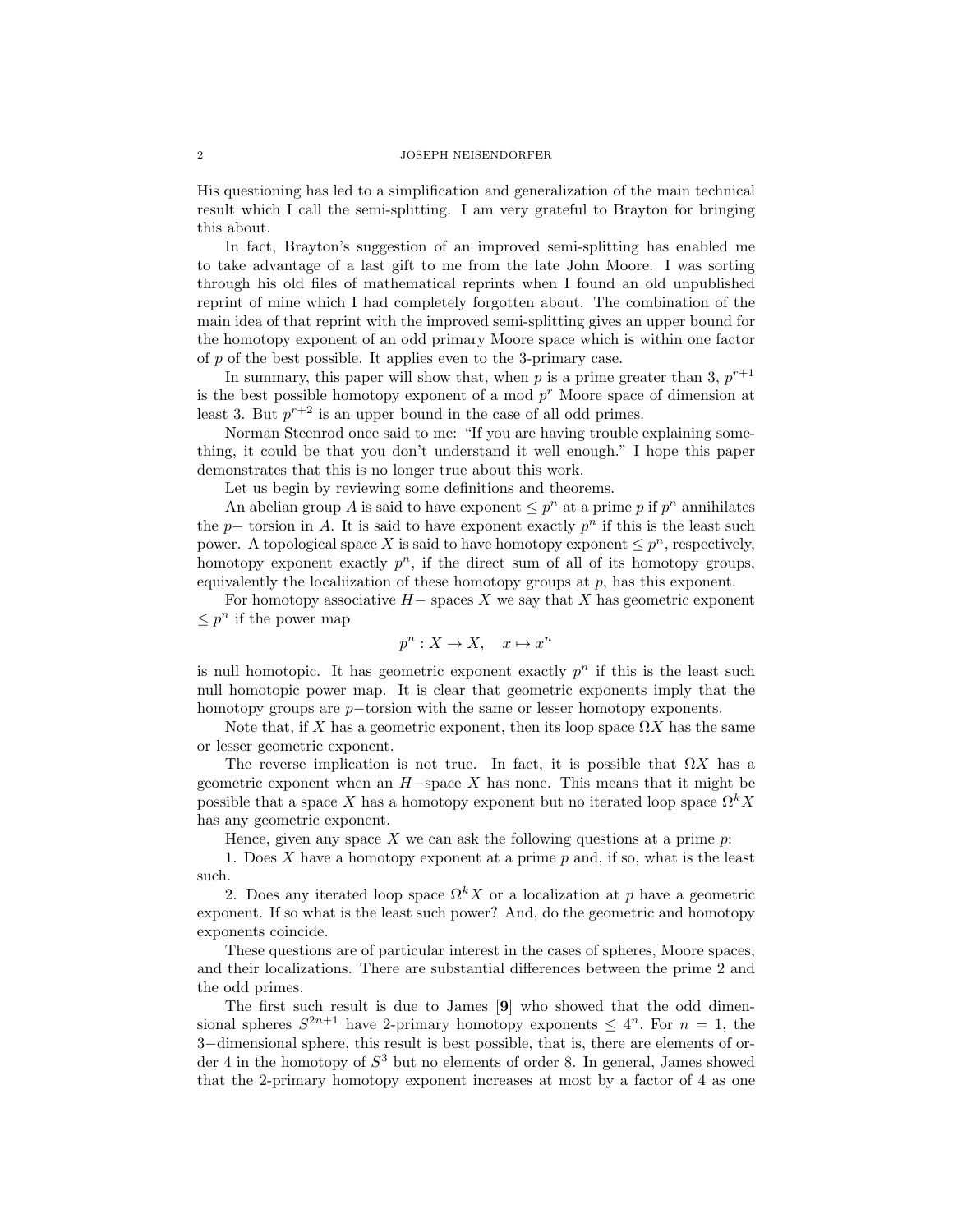passes from  $S^{2n-1}$  to  $S^{2n+1}$ . But, already for  $n = 2$ , this result is not best possible. Selick [22] has shown that the 2-primary homotopy exponent increases by at most a factor of 2 as one passes from  $S^{4n-1}$  to  $S^{4n+1}$ . The 5-dimensional sphere has 2-primary homotopy exponent 8.

There is a conjecture of Barratt and Mahowald that the exact 2-primary exponent for  $S^{2n+1}$  is given by  $\lambda$  times the exact exponent for  $S^{2n-1}$  where  $\lambda$  is either 2, 4, 2, or 1, depending on whether  $n$  is congruent to 0, 1, 2, or 3 modulo 4, respectively. For example, the 2-primary exponents for the homotopy groups of  $S^1, S^3, S^5, S^7, S^9, S^{11}, \ldots$  would be 1, 4, 8, 8, 16, 64,  $\ldots$ . This result is not known to be true although Mahowald by constructing homotopy classes had shown that, if true, it is best possible. [11]

These results were given geometric form in a Princeton course by Moore who showed that, when the  $2n + 1$  connected cover  $S^{2n+1} < 2n + 1$  is localized at 2, then the  $4^n$  power map is null on the iterated loop space  $\Omega^{2n+1}(S^{2n+1} < 2n+1)$ . [23, 18]

All of the above 2-primary results were proved by study of Hopf invariants and the EHP sequence. Toda studied Hopf invariants and introduced a new Hopf invariant which enabled him to prove the odd primary analog of the results of James: The spheres  $S^{2n+1}$  have homotopy exponent  $\leq p^{2n}$  at an odd prime p. [26, 27, 28] Once again, Moore gave these results geometric form by showing that, localized at an odd prime p, the iterated loop space  $\Omega^{2n+1}(S^{2n+1} < 2n + 1)$  has a null homotopic  $p^{2n}$  power map.

Moore's Princeton course led almost immediately to improvements in the odd primary exponents of spheres, in fact to the best possible results. First, Selick [21] in his thesis proved Barratt's conjecture that the homotopy exponent of the 3 dimensional sphere is  $p$  if  $p$  is an odd prime. Second, Cohen, Moore, and Neisendorfer [4, 3] generalized Selick's result by showing that the homotopy exponent of  $S^{2n+1}$  is  $p^n$  at all primes greater than 3. Later, Neisendorfer [14] was able to show that this was also true for the prime 3.

Gray [7] had already shown that the above results were best possible.

The odd primary results have the geometric form that the iterated loop space  $\Omega^{2n-1}(S^{2n+1} < 2n+1)$  has a null homotopic  $p^n$  power map localized at an odd prime p. [18] In fact, this result is best possible in terms of the number of loops since  $\Omega^{2n-2}(S^{2n+1} < 2n+1)$ , no matter how large the power of p, has no null homotopic power maps localized at any prime p. This last result is a consequence of the localization due to Bousfield and Dror-Farjoun.

Consider the special case of the above localization in which the map  $M(Z[\frac{1}{p}], 1) \vee$  $BZ/pZ \to *$  is made into an equivalence. The effect of the Moore space  $M(Z[\frac{1}{p}], 1)$ is to insure that these localizations are complete and the effect of the classifying space  $BZ/pZ$  is to insure that completions of finite complexes are local but connected covers of them are usually not. [17, 18] This localization preserves products and has the following property: Suppose  $Y$  is any connected cover of  $X$  where  $X$ is either a finite complex or an iterated loop space of a finite complex and suppose that X is simply connected and has at most torsion in  $\pi_2(X)$ . Then this localization  $L(Y)$  has the homotopy type of the p-completion  $\hat{X}_p$ .

Applying  $L$  to

$$
Y = \Omega^{2n-2}(S^{2n+1} < 2n+1) = (\Omega^{2n-2}S^{2n+1}) < 3 > 1
$$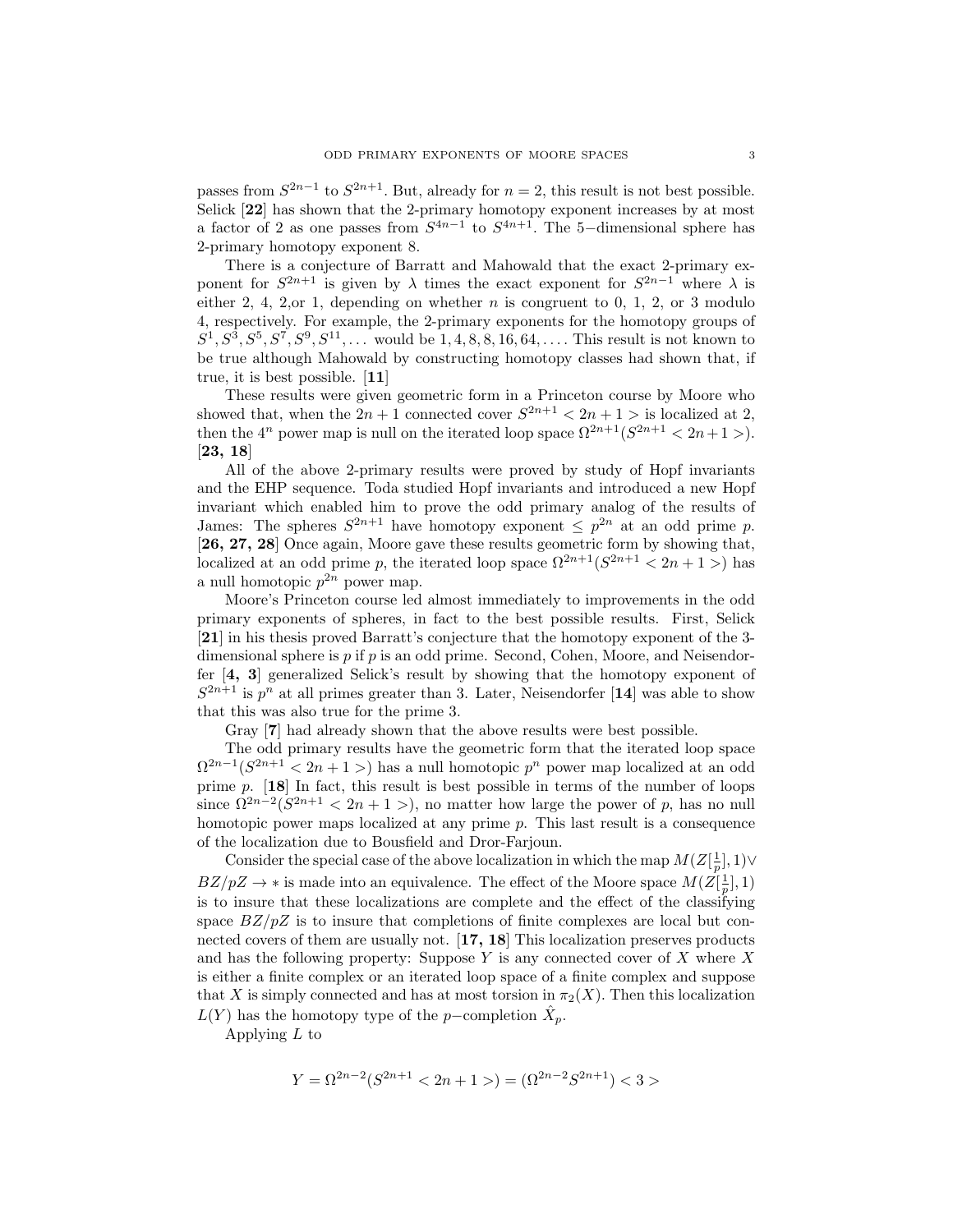shows that  $L(Y) \simeq \hat{X}_p =$  the p-completion of  $\Omega^{2n-2}(S^{2n+1})$ . Since L preservers products this implies that, if Y had a null homotopic power map, the same would be true for  $\hat{X}_p$ . But  $\pi_3(\hat{X}_p) = \hat{Z}_p$  which is torsion free. Hence, neither Y nor  $\hat{X}_p$ can have a null homotopic power map.

Scholium: Joe Roitberg coined the phrase  $1\frac{1}{2}$  connected for a space which is simply connected and has a torsion second homotopy group. The localization functor does not produce the same results when we apply it to a connected cover of a space which does not have a torsion second homotopy group, for example, to a connected cover of the  $2n-1$  fold loops on a  $2n+1$  dimensional sphere, or even more simply, to a connected cover of  $S^2$ . Note that  $S^2$  has the 3-connected cover  $S^2 < 3 > = S^3$ . Thus,  $L(S^2 < 3>) = \hat{S}^3 \cdot R^3 \cdot S^2 \cdot R^3$ . In these cases,  $\pi_2 = Z$  is not torsion, that is, neither the above iterated loop space nor  $S^2$  is  $1\frac{1}{2}$  connected. This localization property is based on a lemma of Zabodsky and on Miller's theorem, that is, on the Sullivan conjecture. [12] It is a remarkable coincidence that Miller's theorem gives exactly the range of applicability to prove that the  $2n-2$  fold loop space has no geometric exponent at any prime.

The early work on exponents of homotopy groups of spheres focused on Hopf invariants. The work of Cohen, Moore, and Neisendorfer focused on Samelson products and the relationship between spheres and the p-torsion Moore spaces  $P^{n}(p^{r}) = S^{n-1} \cup_{p^{r}} e^{n}$  with one nontrivial integral cohomology group isomorphic to  $Z/p^rZ$  in dimension n.. [4, 3, 18, 20] In fact, their work on homotopy exponents was originally focused on the homotopy groups of odd primary Moore spaces. In so doing, it was discovered that these odd primary Moore spaces were a key to understanding the odd primary homotopy theory of spheres. At first it was discovered, if p is an odd prime and  $n \geq 3$ , then the mod p<sup>r</sup> Moore spaces  $P^{n}(p^{r})$  had infinitely many elements of order  $p^{r+1}$ . [4] (The original arguments were in fact valid only for primes greater than 3 but these results were extended to all odd primes in [14].) In [5] it was shown that the odd primary Moore spaces  $P^{n}(p^{r})$  with  $n \geq 3$  had a homotopy exponent no greater than  $p^{2r+1}$ . In [16], the homotopy exponent  $p^{r+1}$ was achieved, except for a mistake which was easily repaired unless  $p = 3$ . At least for  $p > 3$ , this was the best possible result in several ways. For  $p = 3$  we at least have the upper bound of  $p^{r+2}$ .

One, the restriction to dimensions  $n \geq 3$  was necessary since the universal cover of  $P^2(p^r)$  has the homotopy type of a bouguet of  $p^r-1$  copies of the 2-dimensional sphere, Unless  $p^r = 2$ , the Hilton-Milnor theorem shows that this space has no exponent at any prime.

Two, when  $p > 3$ , the fact that the homotopy exponent is exactly  $p^{r+1}$  is a consequence of the existence of infinitely many elements of order  $p^{r+1}$  in the homotopy groups of  $P^{n}(p^{r})$  with p odd and  $n \geq 3$ .

Three, it was shown that the double loop space  $\Omega^2 P^n(p^r)$ ,  $n \geq 3$ ,  $p > 3$ , has a geometric exponent of  $p^{r+1}$ . When  $p = 3$  this double loop space has null homotopic  $p^{r+2}$  power map. The single loop space  $\Omega P^{n}(p^{r})$  has no geometric exponent whatever, that is, it has no null homotopic power maps. This is a consequence of the fact that, no matter how large s is, the power maps  $p^s : \Omega P^n(p^r) \to \Omega P^n(p^r)$  do not induce zero in mod  $p$  homology. [5] Thus, when  $p > 3$  this geometric exponent is best possible both in the power required and in the number of loops required.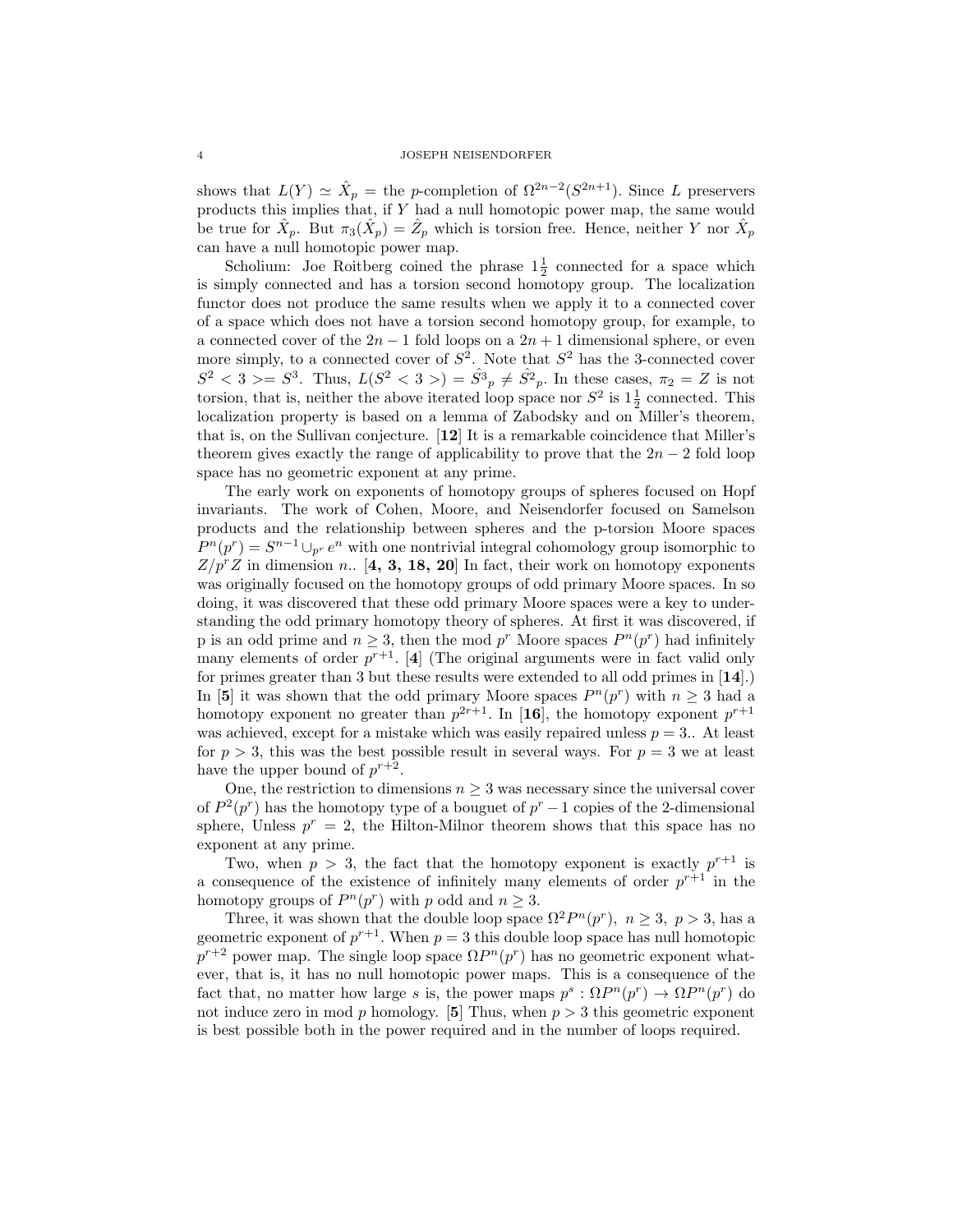On the other hand, the situation for the homotopy exponents of 2-primary Moore spaces is not so well understood. Not everything is known about the existence or non-existence of these exponents. But Theriault [25] has shown that  $2^{r+1}\pi * (P^m(2^r)) = 0$  for  $m \geq 4$ ,  $r \geq 6$ . And Cohen [2] has shown that this result is best possible in this case. For  $3 \le r \le 5$  Theriault has shown that  $2^{r+2}$  is an upper bound for the homotopy exponent and for  $r = 2$  an upper bound is 32. But it is not known whether the mod 2 Moore space  $P<sup>m</sup>(2)$  has any homotopy exponent.

Michael Barratt has an unproven conjecture which would resolve these issues by establishing a connection between the additive order of a double suspension and the multiplicative order of its double loop space. He conjectured that: Let  $p$  be any prime. If  $\Sigma^2 X$  is a double suspension with  $p^r$  times the identity null homotopic, then the multiplicative power map  $p^{r+1}$  is null homotopic on the double loop space  $Ω<sup>2</sup>Σ<sup>2</sup>X$ .

## 2. Tools for odd primary exponent theory

A starting point for odd primary exponent theory can be found in the papers [4, 3], the book [18], or in the survey article [20]. We also note that all this can be extended to the prime 3 by [14]. In fact, since the Jacobi identity remains valid for Samelson products in homotopy groups with mod 3<sup>r</sup> coefficients with  $r \geq 2$ , the methods are valid without change for mod 3<sup>r</sup> Moore spaces with  $r \geq 2$ . The case of the mod 3 Moore spaces are more subtle since the Jacobi identity fails for the mod 3 coefficients. But, in the end, it can be made to work.

On the other hand, the problem with the proof of the homotopy exponent of a 3 primary Moore space has nothing to do with the failure of the Jacobi identity. It has to do with the lack of homotopy associativity in the H-space structure of the fibre of the degree  $3^r$  map and occurs as far as we know for all  $r \geq 1$ .

Scholium: The reference for the properties of Samelson products with 3-primary coefficients is [19]. Unfortunately the published version contains a mistake which was pointed out to me by Brayton Gray and subsequently corrected in the version which appears on my website.

First of all, we note that it is sufficient in odd primary exponent theory for both spheres and Moore spaces to restrict to the odd dimensional case since we have the two splitting theorems:

Theorem 2.1. Serre: Localized at an odd prime, there is a homotopy equivalence

$$
S^{2n+1} \times \Omega S^{4n+3} \simeq \Omega S^{2n+2}.
$$

THEOREM 2.2.  $[4]$  If p is an odd prime and

$$
S^{2n+1}\{p^r\} \to S^{2n+1} \xrightarrow{p^r} S^{2n+1}
$$

is a fibration sequence up to homotopy, then there is a homotopy equivalence

$$
S^{2n+1}\{p^r\} \times \Omega \bigvee_{k \geq 0} P^{4n+2kn+3}(p^r) \simeq \Omega P^{2n+2}(p^r).
$$

That is, we have split fibration sequences up to homotopy

$$
\Omega S^{4n+3} \to \Omega \Sigma S^{2n+1} \to S^{2n+1}
$$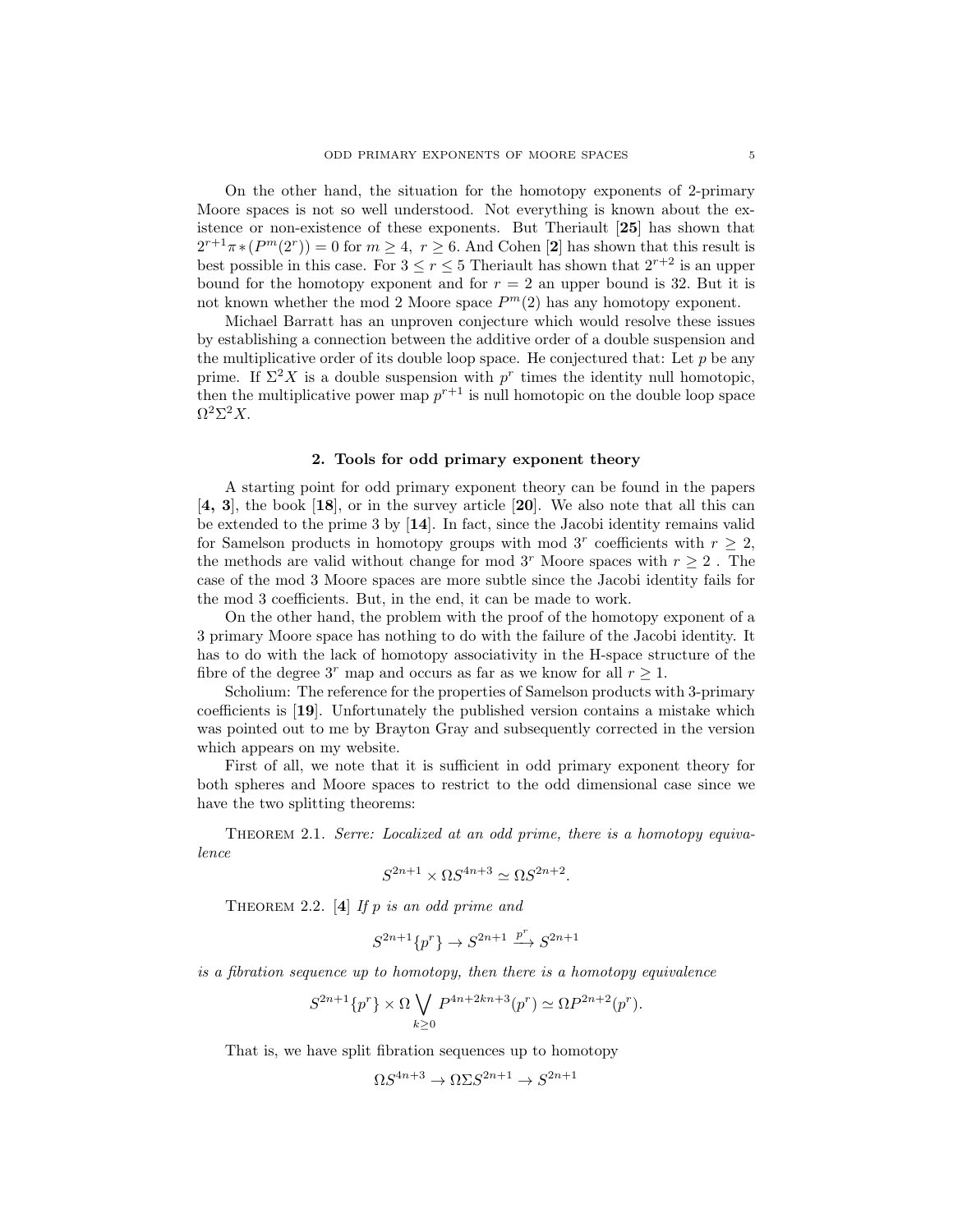and

$$
\Omega \bigvee_{k \geq 0} P^{4n+2kn+3}(p^r) \to \Omega \Sigma P^{2n+1}(p^r) \to S^{2n+1}\{p^r\}
$$

where the projection maps of these fibrations are the multiplicative extensions of the respective maps  $S^{2n+1} \to S^{2n+1}$  and  $P^{2n+1}(p^r) \to S^{2n+1}\{p^r\}$ . In both of the above theorems, the left hand loop factors are mapped to the right by the multiplicative extensions of the respective Samelson products [ $\iota, \iota$ ] and the iterated  $ad^k(\mu)([\nu, \nu])$ where

$$
\iota \in \pi_{2n}(\Omega S^{2n+2}), \ \nu \in \pi_{2n+1}(\Omega P^{2n+2}(p^r); Z/p^r Z), \ \mu \in \pi_{2n}(\Omega P^{2n+2}(p^r); Z/p^r Z)
$$

are generators of these homotopy groups.

In both cases the multiplicative extensions are the same as the looping of the corresponding adjoint Whitehead products. And in both cases the left hand product spaces are mapped to the right by multiplying maps of the individual factors.

Scholium: When  $p$  is an odd prime, we know that the base spaces in the above two fibrations sequences are both homotopy commutative H-spaces. When  $p > 3$ , we know that they are also homotopy associative. [1, 15]. It follows that multiplicative extensions into these spaces exist and, since Samelson products vanish in the base spaces, it is clear that any Samelson product into the total spaces of these fibrations factors through the respective fibres, as do their multiplicative extensions. This is an important technical point. When  $p > 3$ , the total spaces of these fibrations modulo loops on Whitehead products are the same as the base spaces.

The odd dimensional theory for odd primary Moore spaces starts with the analysis of the fibration sequence of the pinch map  $F^{2n+1}\{p^r\} \rightarrow P^{2n+1}(p^r) \rightarrow$  $S^{2n+1}$ . The main results of [4, 3] are the description of the commutative diagrams (localized at p) below in which the rows and columns are all loop maps and fibration sequences (as always, up to homotopy):

$$
\Omega E^{2n+1}\{p^r\} \rightarrow \Omega P^{2n+1}(p^r) \rightarrow \Omega S^{2n+1}\{p^r\} \n\downarrow \qquad \qquad \downarrow = \qquad \qquad \downarrow \n\Omega F^{2n+1}\{p^r\} \rightarrow \Omega P^{2n+1}(p^r) \rightarrow \Omega S^{2n+1} \n\downarrow \qquad \qquad \downarrow \Omega p^r \n\Omega^2 S^{2n+1} \rightarrow P \Omega S^{2n+1} \rightarrow \Omega S^{2n+1}.
$$

The bottom row is just the sequence of the path fibration and the right column is the loop of the defining fibration for the fibre of the degree  $p<sup>r</sup>$  map on a sphere, The most important result is splitting theorem that identifies the left hand column as a fibration sequence:

THEOREM 2.3. In the above diagram the left hand column is the fibration sequence

$$
\Omega \Sigma \bigvee_{\alpha} P^{n_{\alpha}}(p^r) \times \Pi_{r+1} \times C(n) \to \Omega \Sigma \bigvee_{\alpha} P^{n_{\alpha}}(p^r) \times \Pi_{r+1} \times S^{2n-1} \to \Omega^2 S^{2n+1}
$$

which is the result of multiplying the total space and fibre in the fibration sequence of the double suspension  $C(n) \to S^{2n-1} \xrightarrow{\Sigma^2} \Omega S^{2n+1}$  by the space  $\Omega \Sigma \bigvee_{\alpha} P^{n_{\alpha}}(p^r) \times$  $\Pi_{r+1}$ . The map  $\Omega \Sigma \bigvee_{\alpha} P^{n_{\alpha}}(p^r) \rightarrow \Omega P^{2n+1}(p^r)$  is a multiplicative extension of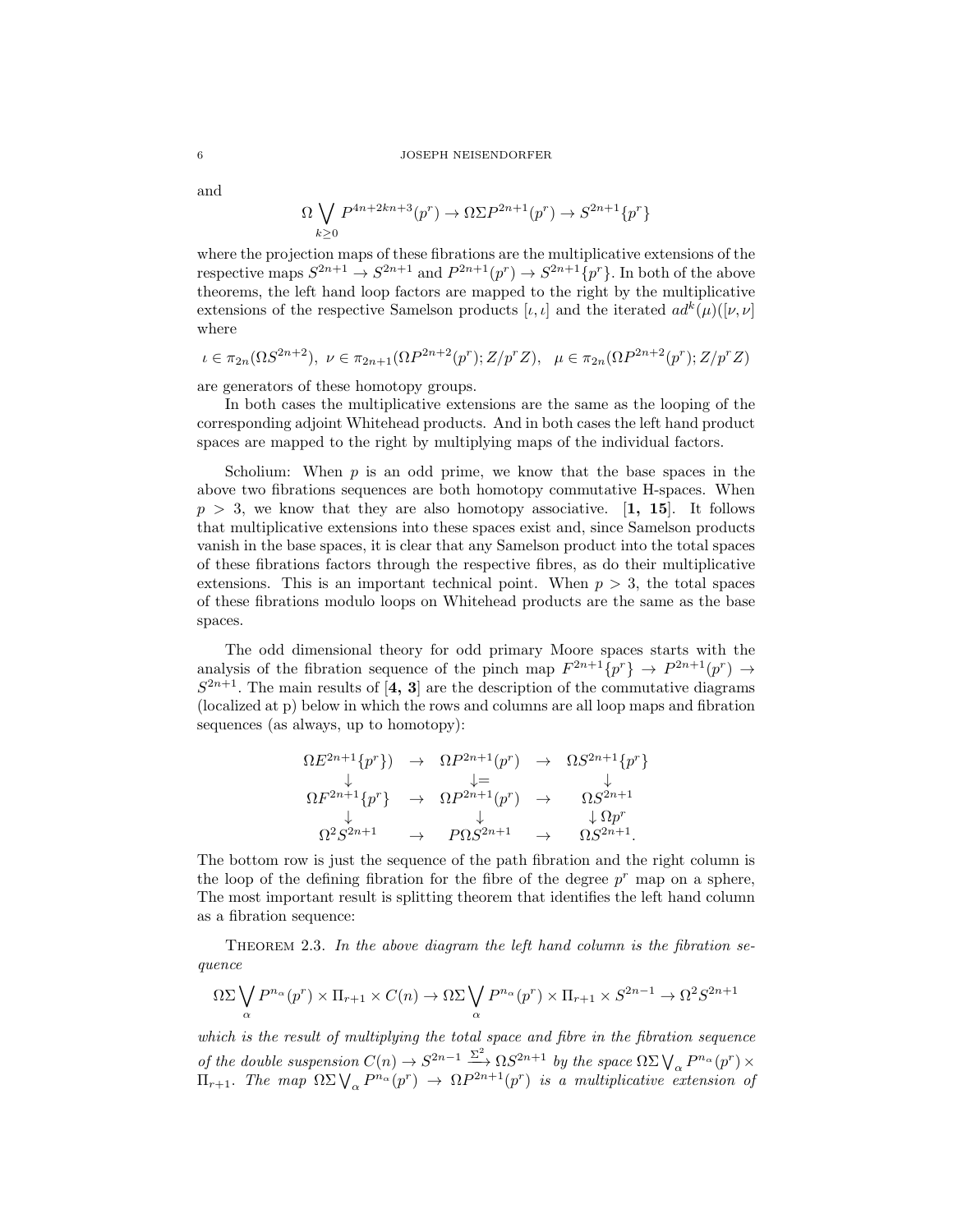Samelson products. The space  $\Pi_{r+1} = \Pi_{k \geq 1} S^{2p^k n-1} \{p^{r+1}\}\$  is an infinite product of fibres of degree  $p^{r+1}$  maps on spheres.

This is important enough that it deserves to be expanded below in the diagram in which all rows and columns are fibration sequences:

$$
\Omega \Sigma \bigvee_{\alpha} P^{n_{\alpha}}(p^{r}) \times \Pi_{r+1} \times C(n) \rightarrow \Omega P^{2n+1}(p^{r}) \rightarrow \Omega S^{2n+1}\{p^{r}\}\
$$
  
\n
$$
\Omega \Sigma \bigvee_{\alpha} P^{n_{\alpha}}(p^{r}) \times \Pi_{r+1} \times S^{2n-1} \rightarrow \Omega P^{2n+1}(p^{r}) \rightarrow \Omega S^{2n+1}\
$$
  
\n
$$
\downarrow \Omega P^{r}
$$
  
\n
$$
\Omega^{2} S^{2n+1} \rightarrow P \Omega S^{2n+1} \rightarrow \Omega S^{2n+1}.
$$

We recommend the survey article [20] as the quickest introduction to the above results which we will not prove here.

Scholium: If one extends the above diagrams to the left by fibration sequences in the standard way, then one gets almost immediately the factorization

$$
\Omega^2 p^r : \Omega^2 S^{2n+1} \xrightarrow{\pi_r} S^{2n-1} \xrightarrow{\Sigma^2} \Omega^2 S^{2n+1}
$$

where  $\pi_r = \pi \circ \partial : \Omega^2 S^{2n+1} \to S^{2n-1}$  is the composition of the connecting morphism in the fibration sequence with the projection on the sphere factor in the product. Taking  $r = 1$  gives that p times the homotopy is in the image of the double suspension, which is a strong form of the odd primary exponent theorem for the homotopy groups of spheres.

## 3. Decompositions of suspensions into bouquets

Perhaps the simplest decomposition of a suspension into a bouquet is the decomposition of the suspension of a product of two spaces:

$$
\Sigma(X \times Y) \simeq \Sigma X \vee \Sigma Y \vee \Sigma(X \wedge Y).
$$

Iteration of this gives that  $\Sigma(X_1 \times X_2 \times \cdots \times X_k)$  splits into a bouquet for which the "top" piece is  $\Sigma(X_1 \wedge X_2 \wedge \cdots \wedge X_k)$ .. The James decomposition [8] of the suspension of the loop suspension is an immediate consequence of this, that is:

THEOREM 3.1. *James:* 

$$
\bigvee_{kgeq1} \Sigma X^{\wedge k} \simeq \Sigma \Omega \Sigma X
$$

for all connected spaces X.

PROOF. Take the suspension map, the adjoint of the identity,  $\Sigma: X \to \Omega \Sigma X$ , and multiply it by itself k times to get maps  $X \times X \times \cdots \times X \to \Omega \Sigma X$ . Now suspend these maps and restrict to the top piece of the bouquet decomposition. Then add them up to get a map

$$
\bigvee_{k\geq 1} \Sigma X^k \to \Sigma \Omega \Sigma X.
$$

By the Bott-Samelson theorem this is a homology equivalence with all field coefficients, hence, it an integral homology equivalence of simply connected spaces. Hence it is a weak homotopy equivalence.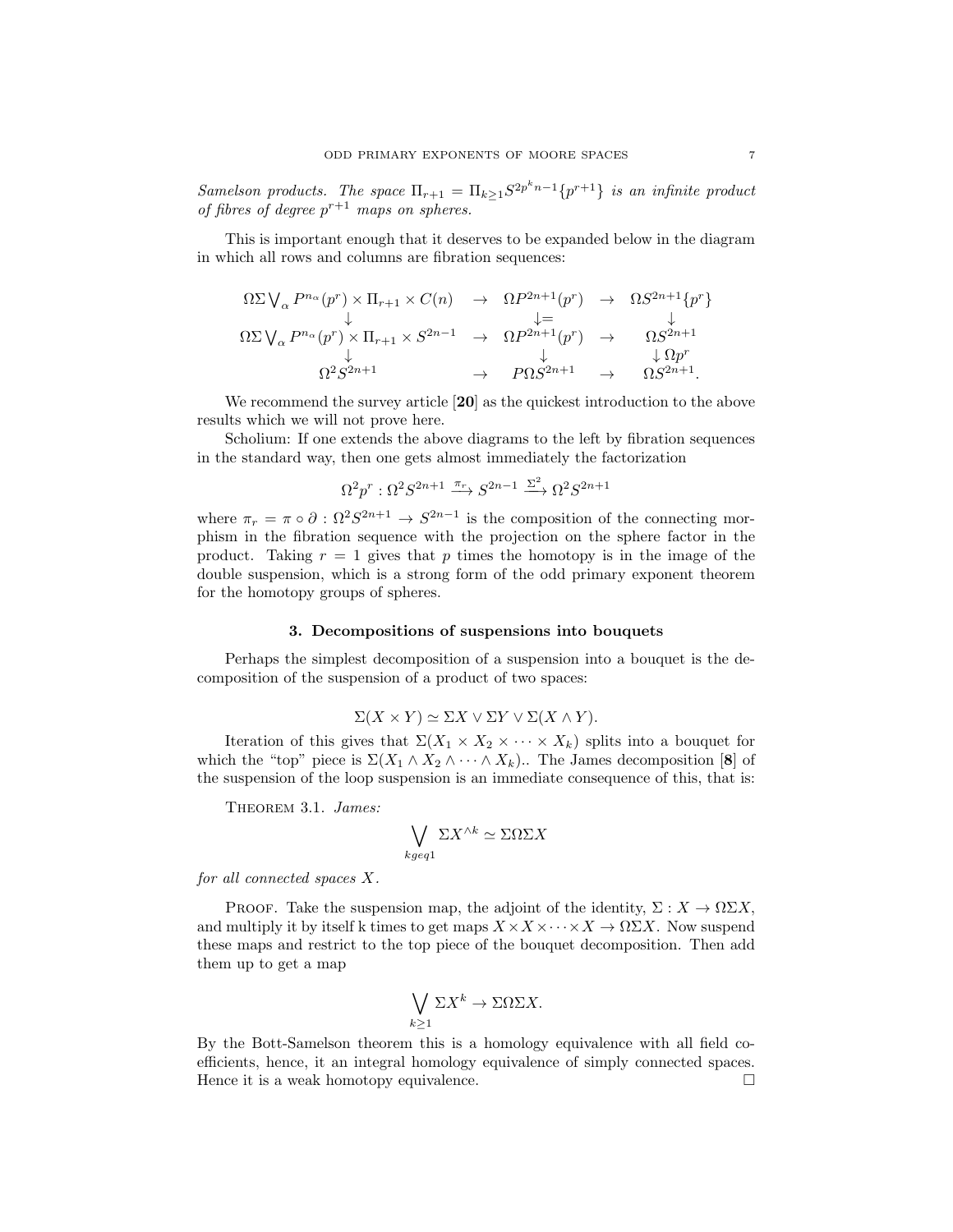Scholium: Since we are in the category of spaces with the homotopy type of a CW complex, we can conclude that homology equivalences of simply connected spaces are not just weak equivalences but actually homotopy equivalences. [13] Or we can just work in the category of simplicial sets.

For an odd primary Moore spaces we have [18]:

LEMMA 3.2. If  $p$  is an odd prime, there is a homotopy equivalence

 $P^{n}(p^{r}) \wedge P^{m}(p^{r}) \simeq P^{n+m-1}(p^{r}) \vee P^{n+m}(p^{r}).$ 

Combining this with the James decomposition gives:

COROLLARY 3.3. If p is an odd prime and X is a bouquet of mod  $p^r$  Moore spaces with r fixed, then  $\Sigma \Omega \Sigma X$  is homotopy equivalent to a bouquet of mod p<sup>r</sup> Moore spaces. In particular, the mod  $p^r$  Hurewicz map is surjective.

Now suppose that X and Y are both bouquets of mod  $p^r$  Moore spaces with p an odd prime and with  $r$  fixed. Then the following is true:

THEOREM 3.4. Given a map  $f : \Omega \Sigma Y \to \Omega \Sigma X$  which is a mod p<sup>r</sup> homology monomorphism, there is a space W and a map  $g: W \to \Sigma \Omega \Sigma X$  such that

$$
\Sigma f \vee g : \Sigma \Omega \Sigma Y \vee W \to \Sigma \Omega \Sigma X
$$

is a homotopy equivalence.

PROOF. Over the ring  $Z/p^rZ$ , any free module is projective [10] and injective [6]. Hence, if  $B \subset A$  is a free submodule of a free module, there is a complementary free module C such that  $A = B \oplus C$ .

We apply this to the map induced in mod  $p<sup>r</sup>$  homology by the suspension  $\Sigma f$ . Note that the mod  $p^r$  homologies of the domain and range are both acyclic with respect to the  $r - th$  Bockstein differential  $\beta^r$  associated to the short exact coefficient sequence  $0 \to Z/p^r Z \to Z/p^{2r} Z \to Z/p^r Z \to 0$ . Hence, the complement of the image is also acyclic with respect to  $\beta^r$ . Therefore, the complement has an acyclic basis, that is, a basis consisting of pairs  $x_{\alpha}$  and  $\beta^{r} x_{\alpha}$ . Since the mod  $p^{r}$ Hurewicz map is surjective, we can pick maps  $g_{\alpha}: P^{m_{\alpha}}(p^r) \to \Sigma \Omega \Sigma X$  such that  $g_{\alpha*}(e_\alpha) = x_\alpha$  where  $e_\alpha$  is a generator of the mod  $p^r$  homology of  $P^{m_\alpha}(p^r)$  in the top dimension  $m_{\alpha}$  = the dimension of  $x_{\alpha}$ .

Setting  $W = \bigvee_{\alpha} P^{m_{\alpha}}(p^r)$  gives us a map g defined on W so that

$$
\Sigma f \vee g : \Sigma \Omega \Sigma Y \vee W \to \Sigma \Omega \Sigma X
$$

is a mod  $p^r$  homology isomorphism. Since all the spaces are bouquets of mod  $p^r$ Moore spaces, it follows easily that this map is an isomorphism in integral homology between simply connected spaces. Hence it is a weak equivalence.

We conclude this section with

THEOREM 3.5. Let p be any prime and let  $S^{m} \{p^{r}\}\$ be the fibre of the degree  $p^{r}$ map  $p^r: S^m \to S^m$ . Then there is a homotopy equivalence

$$
\bigvee_{k\geq 0} P^{m+k(m-1)+1}(p^r) \to \Sigma S^m\{p^r\}.
$$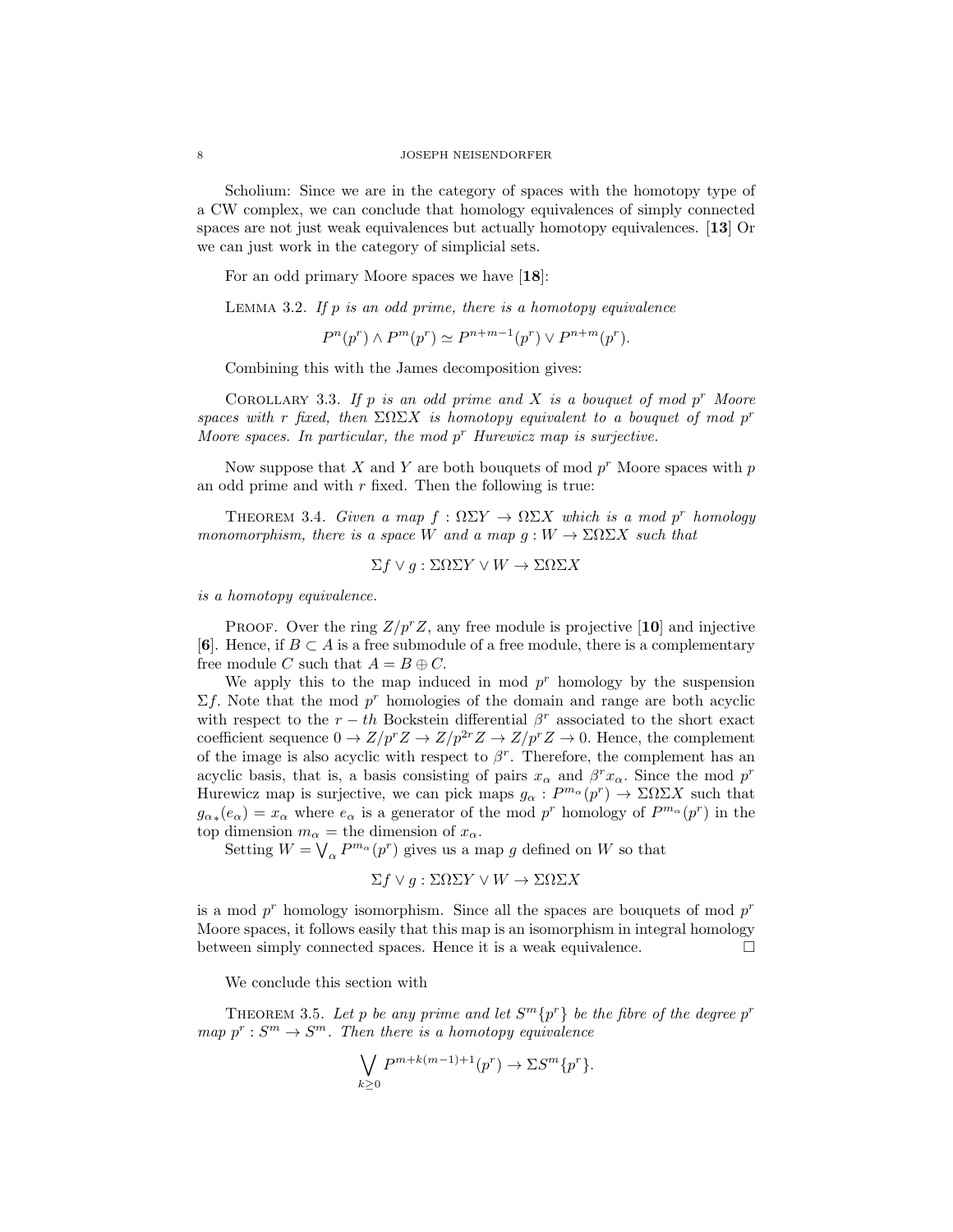PROOF. The first right translate of the defining fibration sequence is the fibration sequence  $\Omega S^m \to S^m \{p^r\} \to S^m$  which is totally nonhomologous to zero  $\mod p^r$  and such that the homology of the total space is a module via the action of the fibre  $\Omega S^m$ . Hence,  $H(S^m{p^r};Z/p^rZ)$  is a free  $H(\Omega S^m;Z/p^rZ) = T(\iota_{m-1})$ module on  $H(S^m : Z/p^r Z) = <1.e_m>$ . That is,

$$
H(S^{m}\{p^{r}\};Z/p^{r}Z)=<1,\iota,e,\iota^{2},\iota\iota,\ldots,\iota^{k},\iota\iota^{k-1},\cdots>
$$

with dimension  $\iota = m-1$ , dimension  $e = m$ , and r-th Bockstein being the derivation given by  $\beta^r \iota = 0$ ,  $\beta^r e = \iota$ .

Now let  $f: P^m(p^r) \to S^m\{p^r\}$  be a map which is mod  $p^r$  homology isomorphism in dimensions  $m-1$  and m. That is, f hits  $\iota, e$  in mod p<sup>r</sup> homology.

Restricting the action of the fibre to  $S^{m-1} \subset \Omega S^m$  and iterating this action k times gives maps  $S^{m-1} \times \cdots \times S^{m-1} \times P^m(p^r) \to S^m\{p^r\}$ . Suspend these maps and restrict to the top bouquet piece to get maps

$$
\Sigma(S^{m-1}\wedge\cdots\wedge S^{m-1}\wedge P^m(p^r))=P^{m+k(m-1)+1}(p^r)\to\Sigma S^m\{p^r\}.
$$

Adding these maps together gives the required homotopy equivalence.

$$
\sqcup
$$

# 4. Splittings which lead to exponents for odd primary Moore spaces

For the remainder of this paper, p will always be an odd prime.

The following splitting result requires no computation and is the key to establishing a homotopy exponent for odd primary Moore spaces.

THEOREM 4.1. Suppose that  $f : \Omega Y \to X$  is such that the suspension  $\Sigma f$ :  $\Sigma\Omega Y \to \Sigma X$  has a left inverse  $g : \Sigma X \to \Sigma \Omega Y$ , that is g is a retraction,  $g \circ \Sigma f \simeq 1$ . Then f has a retraction h,  $h \circ f \simeq 1$ .

PROOF. It is an easy exercise in adjoint functors that the composition

$$
h: X \xrightarrow{\Sigma} \Omega \Sigma X \xrightarrow{\Omega g} \Omega \Sigma \Omega Y \xrightarrow{\Omega eval} \Omega Y
$$

is a left inverse.  $\Box$ 

COROLLARY 4.2. Suppose that  $f: \Omega Y \to \Omega X$  is a mod p<sup>r</sup> homology monomorphism where X and Y are both bouquets of mod  $p^r$  Moore spaces. Then f has a left inverse, that is, there is a retraction  $g : \Omega X \to \Omega Y, g \circ f \simeq 1$ .

PROOF. Apply the above theorem and the theorem in the previous section.  $\Box$ 

Scholium: When I tried to explain the above result to John Moore by a very complicated argument using Hopf invariants, he said to me: "If it is true, then it cannot be that complicated." And he proceeded to immediately invent the argument you have just seen. I was amazed!

In the CMN splittings, the maps

$$
\Omega \Sigma \bigvee_{\alpha} P^{n_{\alpha}}(p^r) \to \Omega E^{2n+1}\{p^r\} \to \Omega F^{2n+1}\{p^r\} \to \Omega P^{2n+1}(p^r)
$$

are the loopings of Whitehead product maps

$$
\sum_{\alpha} \bigvee_{\alpha} P^{n_{\alpha}}(p^r) \to E^{2n+1}\{p^r\} \to F^{2n+1}\{p^r\} \to P^{2n+1}(p^r).
$$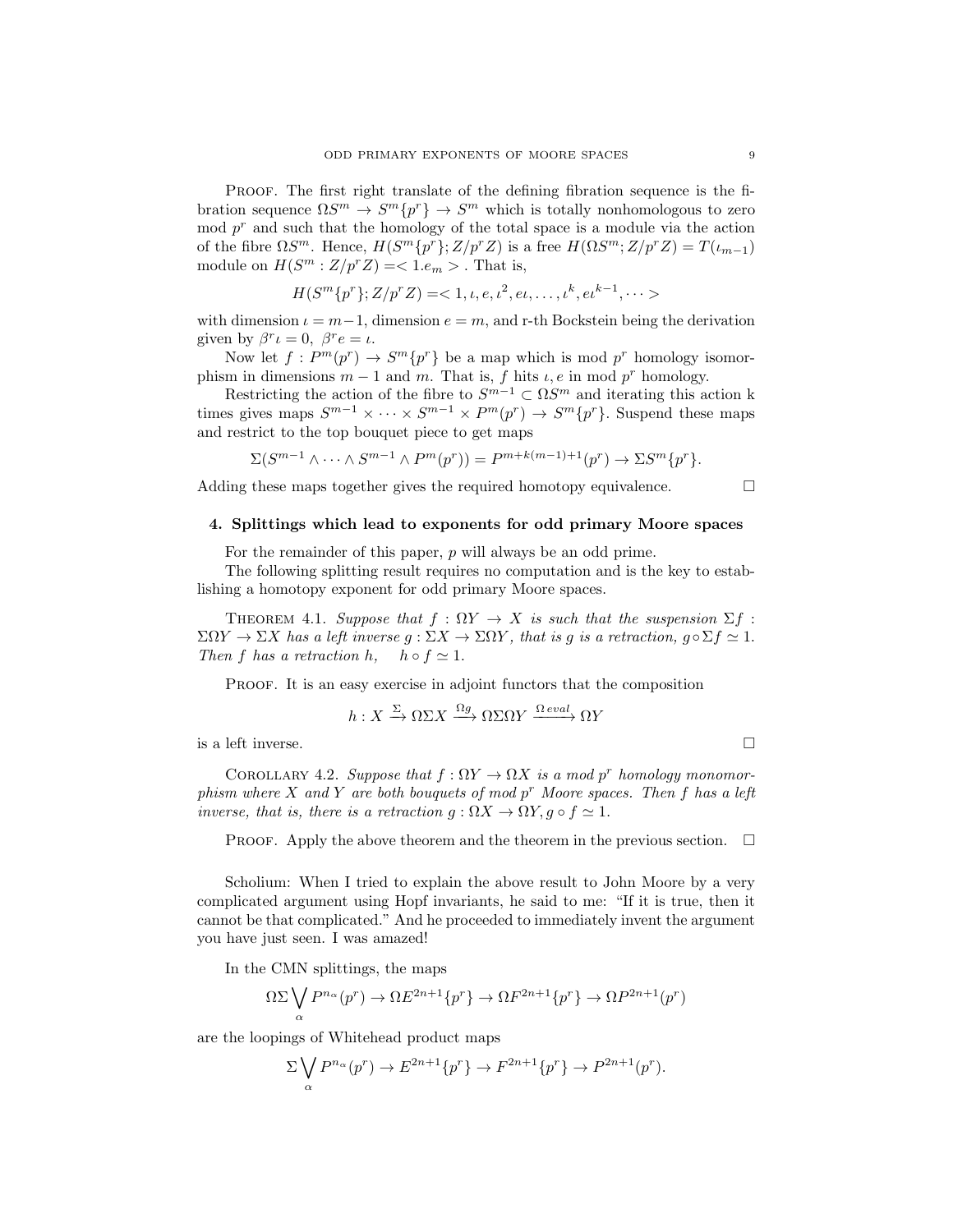More precisely, these maps are canonical compressions of the Whitehead product maps, respectively, the H-based Whitehead product into  $E^{2n+1}{p^r}$ , the relative Whitehead product into  $F^{2n+1}\lbrace p^r \rbrace$ , and the usual mod  $p^r$  Whitehead product into  $P^{2n+1}(p^r)$ . Details for the Samelson products which are adjoint forms of these Whitehead products can be found in [18, 20]. The above corollary says that the following fibration row sequences which define the spaces

$$
V^{2n+1}\{p^r\}, W^{2n+1}\{p^r\}, T^{2n+1}\{p^r\}\
$$

are all split:

$$
\Omega \Sigma \bigvee_{\alpha} P^{n_{\alpha}}(p^{r}) \rightarrow \Omega E^{2n+1}\{p^{r}\} \rightarrow V^{2n+1}\{p^{r}\} \rightarrow \Sigma \bigvee_{\alpha} P^{n_{\alpha}}(p^{r}) \rightarrow E^{2n+1}\{p^{r}\} \downarrow = \downarrow
$$
\n
$$
\Omega \Sigma \bigvee_{\alpha} P^{n_{\alpha}}(p^{r}) \rightarrow \Omega F^{2n+1}\{p^{r}\} \rightarrow W^{2n+1}\{p^{r}\} \rightarrow \Sigma \bigvee_{\alpha} P^{n_{\alpha}}(p^{r}) \rightarrow F^{2n+1}\{p^{r}\} \downarrow = \downarrow
$$
\n
$$
\Omega \Sigma \bigvee_{\alpha} P^{n_{\alpha}}(p^{r}) \rightarrow \Omega P^{2n+1}(p^{r}) \rightarrow T^{2n+1}\{p^{r}\} \rightarrow \Sigma \bigvee_{\alpha} P^{n_{\alpha}}(p^{r}) \rightarrow P^{2n+1}(p^{r})
$$

In more detail, the product splittings below are all compatible:

$$
\Omega E^{2n+1}\{p^r\} \simeq \Omega \Sigma \bigvee_{\alpha} P^{n_{\alpha}}(p^r) \times V^{2n+1}\{p^r\} \n\downarrow \qquad \qquad \downarrow \n\Omega F^{2n+1}\{p^r\} \simeq \Omega \Sigma \bigvee_{\alpha} P^{n_{\alpha}}(p^r) \times W^{2n+1}\{p^r\} \n\Omega P^{2n+1}(p^r) \simeq \Omega \Sigma \bigvee_{\alpha} P^{n_{\alpha}}(p^r) \times T^{2n+1}\{p^r\}
$$

In the diagram below the rows and the right hand length 3 rows are fibration sequences:

$$
\Pi_{r+1} \times C(n) \simeq V^{2n+1}\{p^r\} \rightarrow T^{2n+1}\{p^r\} \rightarrow \Omega S^{2n+1}\{p^r\}
$$
\n
$$
\downarrow \qquad \qquad \downarrow \qquad \qquad \downarrow
$$
\n
$$
\Pi_{r+1} \times S^{2n-1} \simeq W^{2n+1}\{p^r\} \rightarrow T^{2n+1}\{p^r\} \rightarrow \Omega S^{2n+1}
$$
\n
$$
\downarrow \qquad \qquad \downarrow
$$
\n
$$
\Omega^2 S^{2n+1} = \Omega^2 S^{2n+1} \rightarrow P \Omega S^{2n+1} \rightarrow \Omega S^{2n+1}
$$

We refer to  $\left[5, 16, 18\right]$  for details on these fibration sequences and their compatibility. It is based on the expansion of a  $2 \times 2$  commutative cube into a larger cube with rows and columns fibration sequences.

Hint: Expand a cube with path spaces at coordinates  $(0, 0, 0)$ ,  $(0, 1, 0)$ , Moore spaces at  $(1, 0, 1), (1, 1, 1),$  loops on a bouquet of Moore spaces at  $(0, 0, 1), (0, 1, 1),$ a sphere at  $(1,0,0)$  and a fibre of degree  $p^r$  map at  $(1,1,0)$ . Vertical maps go down and horizontal maps go to the left.

The point of the above diagram is that it is a cut down version of the original fibration diagrams of CMN in which the space  $\Omega P^{2n+1}(p^r)$  has been replaced by the "core"  $T^{2n+1}\{p^r\}$  of the loops on a Moore space, that is, the factor  $\Omega \Sigma \bigvee_\alpha P^{n_\alpha}(p^r)$ has been excised.

Remark: Consider the maps of fibration sequences:

$$
\Pi_{r+1} \times C(n) \rightarrow \Omega E^{2n+1} \{p^r\} \rightarrow V^{2n+1} \{p^r\}
$$
\n
$$
\downarrow \qquad \qquad \downarrow \qquad \qquad \downarrow
$$
\n
$$
\Pi_{r+1} \times S^{2n-1} \rightarrow \Omega F^{2n+1} \{p^r\} \rightarrow W^{2n+1} \{p^r\}
$$
\n
$$
\downarrow \qquad \qquad \downarrow
$$
\n
$$
\Omega^2 S^{2n+1} \equiv \Omega^2 S^{2n+1} \equiv \Omega^2 S^{2n+1}
$$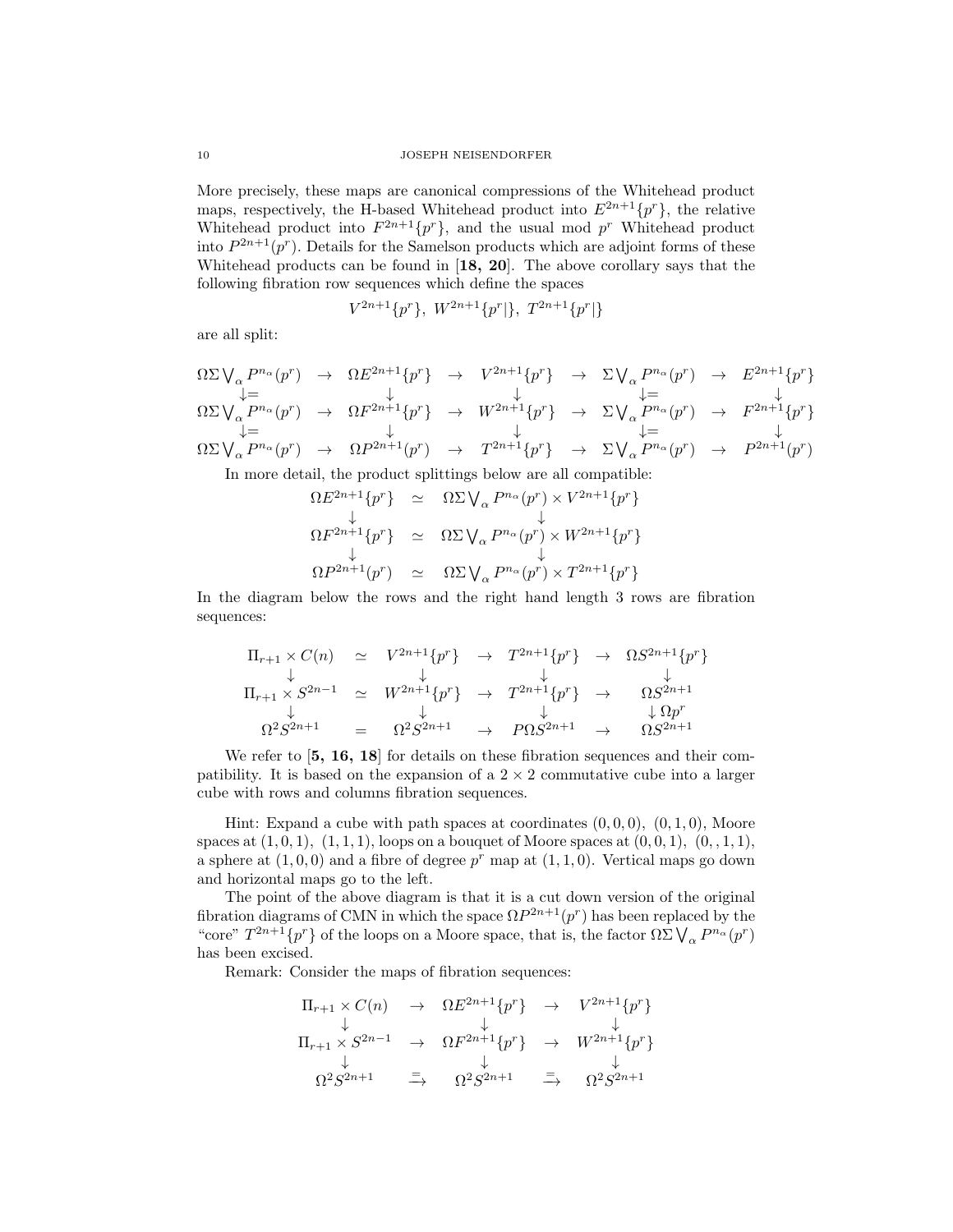The composite in the middle row is a mod  $p$  homology equivalence since the fibration sequence  $\Omega \Sigma \bigvee_{\alpha} P^{n_{\alpha}}(p^r) \big) \to \Omega F^{2n+1}\{p^r\} \to W^{2n+1}\{p^r\}$  has a section and therefore

$$
H(\Pi_{r+1} \times C(n)) \cong Z/pZ \otimes_{H(\Omega \Sigma \bigvee_{\alpha} P^{n_{\alpha}}(p^r))} H\Omega F^{2n+1}\{p^r\} \cong H(W^{2n+1}\{p^r\}).
$$

By the comparison theorem, the composite in the top row is also a mod  $p$  homology equivalence. Since all the spaces are localized and finite type over the ring  $Z_{(p)}$  of integers localized at  $p$ , these mod  $p$  equivalences are local equivalences.

COROLLARY 4.3. If all the spaces  $\Omega T^{2\ell+1}\{p^r\}$  have the same geometriic exponent p<sup>r+s</sup> then all of double loop spaces  $\Omega^2 P^{n}(p^r)$  with  $n \geq 3$  have this geometric exponent.

Proof. It follows from the decomposition of the loops on an even dimensional odd primary Moore space, the bouquet decomposition of the smash of two Moore spaces, and from the Hilton-Milnor theorem [29, 18] that all these spaces are infinite products of the spaces  $T^{2\ell+1}\{p^r\}$  and the spaces  $\Omega S^{2\ell+1}\{p^r\}$ . Once looped these splittings are multiplicative, that is, they are splittings as H-spaces. Since the latter fibres of degree  $p<sup>r</sup>$  maps, even before they are looped, have geometric exponent  $p^r$  [15], this completes the argument.

It is useful to record [15]

LEMMA 4.4. If p is an odd prime, the fibres of degree p<sup>r</sup> maps  $S^{2\ell-1}{p^r}$  are all H-spaces with a null homotopic power map  $p^r$ . They are always homotopy commutative and, if  $p > 3$ , they are homotopy associative.

THEOREM 4.5. Semi-splitting: a. Let Y be an  $n-1$  connected space,  $n \geq 2$ , where  $\Sigma Y$  has the homotopy type of a bouquet of mod p<sup>r</sup> Moore spaces. Suppose that p is an odd prime.

b. Suppose that

 $f: X \to Y$ 

 $is a mod p<sup>r</sup> homology monomorphism where$ 

$$
X = S^{\ell_1} \times \cdots \times S^{\ell_k} \times Z
$$

and where  $\Sigma Z$  has the homotopy type of a bouquet of mod  $p^{r+s}$  Moore spaces with  $s \geq 0$ , but the s may vary.

c. Let G be a homotopy associative H-space with  $p^r \pi_*(G) = 0$ , that is all the integral homotopy groups of  $G$  are annihilated by  $p^r$ .

Let  $g: X \to G$  be any map which is null on the 2-skeleton. Then there exists a map

 $h: Y \to G$ 

such that  $h \circ f = q$ .

Loosely speaking,  $h$  is an "extension" of  $q$ .

Remark: This theorem was previously stated only for the special case  $G =$  $S^{2m-1}{p^r}$  with  $p > 3$ . And the statement includes the case where X has no sphere factors or where Z is a point. Observe that the hypothesis implies that  $\Sigma X$  has the homotopy type of a bouquet of spheres and mod  $p^{r+s}$  Moore spaces,  $s \geq 0$ .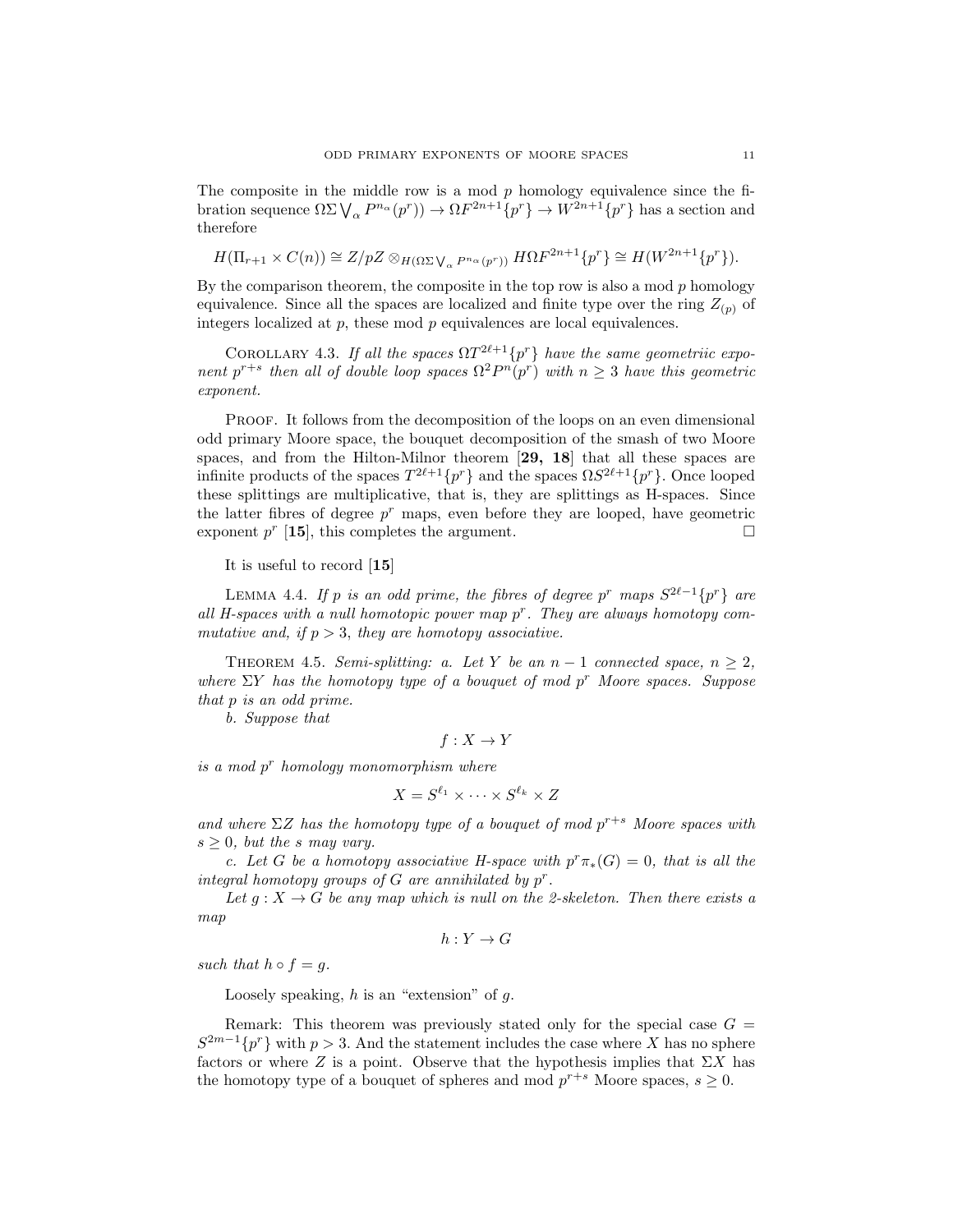# 5. Proof of the geometric exponent theorems for odd primary Moore spaces

First, we prove the upper bound exponent theorem proved in [5]. Consider the fibration sequence

$$
\Pi_{r+1} \times C(n) \to T^{2n+1}\{p^r\} \to \Omega S^{2n+1}\{p^r\}.
$$

Once looped this sequence is a multiplicative fibration sequence. Hence the total space has geometric exponent bounded by the product of the geometric exponents of the ends. Since  $S^{2n+1}{p^r}$  has geometric exponent  $p^r$ ,  $C(n)$  has geometric exponent p, and  $\Pi_{r+1} = \Pi_{k \geq 1} S^{2p^k n-1} \{p^{r+1}\}\$  has geometric exponent  $p^{r+1}$  [4, 3, 15] we get

THEOREM 5.1. All the spaces  $\Omega T^{2n+1}\{p^r\}$  have geometric exponent bounded above by  $p^{2r+1}$  and hence so do all the double loops on mod  $p^r$  Moore spaces  $\Omega^2 P^m(p^r)$  with p an odd prime and  $m \geq 3$ .

COROLLARY 5.2. If p is an odd prime and  $m \geq 3$ , then  $p^{2r+1}$  annihilates the homotopy groups  $\pi_*(P^m(p^r))$ .

In order to prove the sharp geometric exponent theorem for odd primary Moore spaces, we recall some facts about mod  $p<sup>r</sup>$  homology of the spaces involved. As usual, all the results will be at an odd prime p.

THEOREM 5.3. All the mod p<sup>r</sup> homologies  $H = H($ ,  $Z/p^rZ)$  are free over the ring  $Z/p^rZ$ :

a)  $H(S^{2n+1}{p^{r+1}}) = E(x_{2n+1}) \otimes P(y_{2n})$  with  $\beta^{r+1}x = y$ . b) the four fibrations  $\Omega F^{2n+1}\{p^r\} \to \Omega P^{2n+1}(p^r) \to \Omega S^{2n+1}$  $\Omega \bigvee$ α  $P^{\alpha+1}(p^r) \to \Omega F^{2n+1}\{p^r\} \to W^{2n+1}\{p^r\}$  $\Omega \bigvee$ α  $P^{\alpha+1}(p^r) \to \Omega P^{2n+1}\{p^r\} \to T^{2n+1}\{p^r\}$  $W^{2n+1}\{p^r\} \to T^{2n+1}\{p^r\} \to \Omega S^{2n+1}$ 

are totally non homologous to zero mod  $p<sup>r</sup>$  with the first three being principal fibrations.

PROOF. Part a) is a consequence of the fact that the fibration  $\Omega S^{2n+1} \rightarrow$  $S^{2n+1}\{p^{r+1}\}\to S^{2n+1}$  is totally nonhomologous to zero mod  $p^r$ .

The fact that the first fibration in part b) is totally nonhomologous to zero is part of the main computation in [4]. The second and third fibrations in part b) are both split, hence they are both totally nonhomologous to zero.

Since the Serre spectral sequence of the first fibration in part b) maps surjectively to the Serre spectal sequence of the fourth fibration, the fact that the first is totally nonhomologous to zero implies that the fourth one is also.

 $\Box$ 

Scholium: Since all of the above spaces have mod  $p<sup>r</sup>$  homologies which are free over  $Z/p^rZ$ , it follows that the corresponding mod p homologies are gotten from these by simply tensoring with  $Z/pZ$ .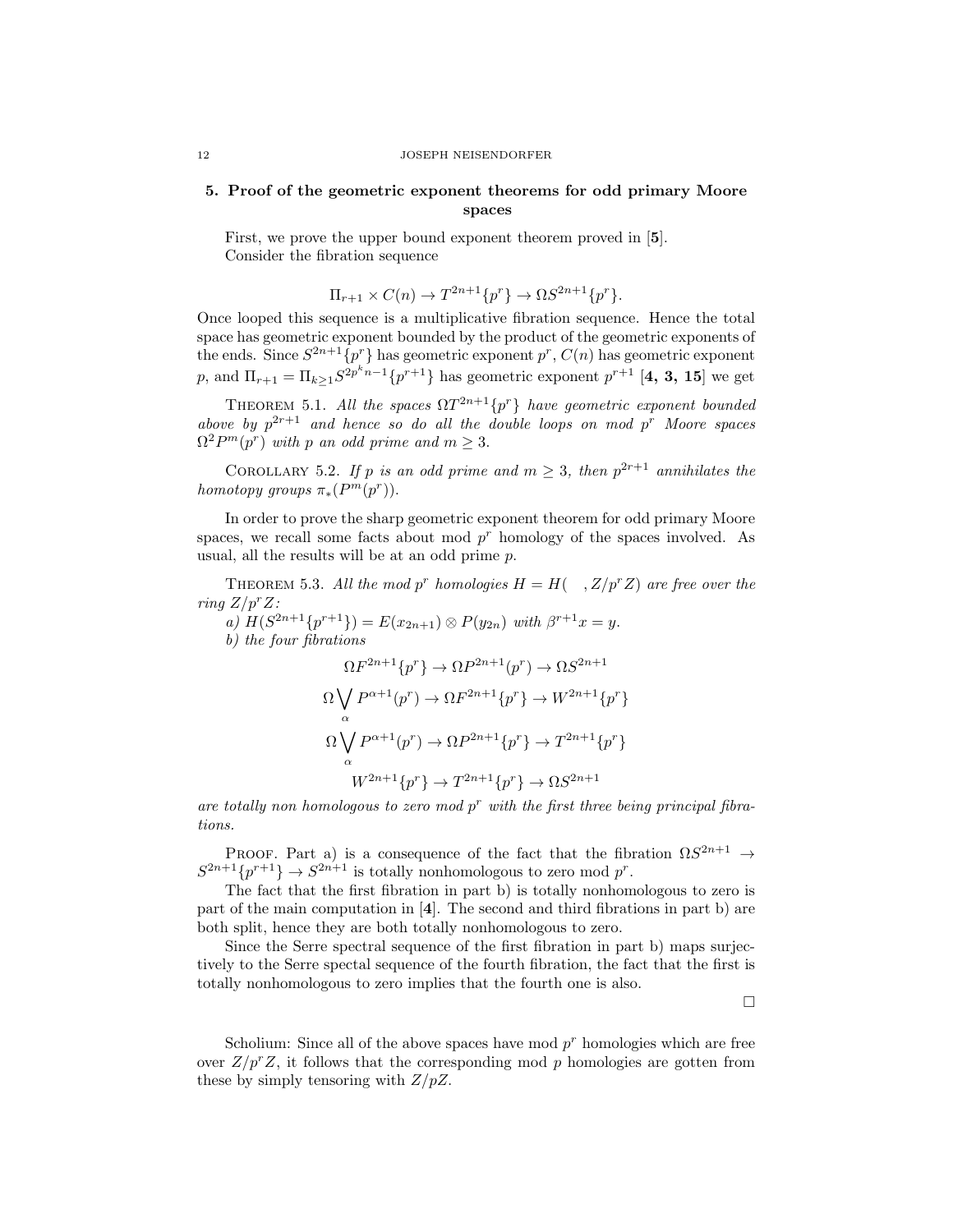Furthermore, the fact that  $T^{2n+1}{p^r}$  is a retract of  $\Omega P^{2n+1}(p^r)$  implies that  $\Sigma T^{2n+1}{p^r}$  is a bouquet of mod  $p^r$  Moore spaces. Since  $V^{2n-1}{p^r} \simeq \Pi_{r+1} \times S^{2n-1}$ with  $\Sigma\Pi_{r+1}$  having the homotopy type of a bouquet of mod  $p^{r+1}$  Moore spaces, the semi-splitting theorem applies when  $G = \Pi_r$  is homotopy associative, that is, when  $p > 3$ .

Hence, any map

$$
g: V^{2n+1}\{p^r\} \to G = \Pi_r = \Pi_k S^{2p^kn-1}\{p^r\}
$$

extends to a map  $h: T^{2n+1}{p^r} \to G$ .

We choose  $g: \Pi_{r+1} \times S^{2n-1} \to G = \Pi_r$  to be defined by projection onto  $\Pi_{r+1}$ , then followed by the projection in the fibration sequence [16]

$$
\Pi_1 \to \Pi_{r+1} \to \Pi_r.
$$

Thus, when  $p > 3$ , a special case of 4.5 is the following:

COROLLARY 5.4. Let  $f: \Pi_{r+1} \times S^{2n-1} \to T^{2n+1}{p^r}$  be the map which occurs in the cut down version of the main diagram and let  $g: \Pi_{r+1} \times S^{2n-1} \xrightarrow{proj} \Pi_{r+1} \xrightarrow{\rho} \Pi_r$ be a map where the fibre of  $\rho$  is  $\Pi_1$ . Then, if  $p > 3$ , there is a map  $h : T^{2n+1}{p^r} \to$  $\Pi_r$  such that the composition  $h \cdot f = q$ .

Remark: Since the fibre of the double suspension  $C(n)$  factors through the sphere, it is automatic that the sphere  $S^{2n-1}$  may be replaced by  $C(n)$  in the above corollary. The map  $\Omega h : \Omega T^{2n+1}\{p^r\} \to \Omega \Pi_r$  is the "extension" of  $\Omega g$ . If  $\Omega h$ is restricted to  $\Omega W^{2n+1}\{p^r\}$ , it is just the loop of the map

$$
\Pi_{r+1} \times S^{2n-1} \xrightarrow{proj} \Pi_{r+1} \xrightarrow{\Pi_{r}} \Pi_r
$$

If we restrict further to the space  $\Omega V^{2n+1}{p^r}$ , it is the loop of the map

$$
\Pi_{r+1} \times C(n) \xrightarrow{proj} \Pi_{r+1} \xrightarrow{\Pi \pi_k} \Pi_r.
$$

Hence we have two fibration sequences as follows;

THEOREM 5.5. If  $p > 3$ , there is a fibration sequence

 $\Omega\Pi_{r+1} \times \Omega C(n) \to \Omega T^{2n+1} \to \Omega^2 S^{2n+1} \{p^r\}$ 

and there is a map

.

$$
\Omega h: \Omega T^{2n+1}\{p^r\} \to \Omega \Pi_r,
$$

"the loop of the semi-splitting," which restricts to  $\Omega V^{2n+1}{p^r} = \Omega \Pi_{r+1} \times \Omega C(n)$ to define a fibration sequence

$$
\Omega\Pi_1 \times \Omega C(n) \to \Omega\Pi_{r+1} \times \Omega C(n) \to \Omega\Pi_r
$$

COROLLARY 5.6. For  $m \geq 3$  and  $p > 3$ , the double loop space  $\Omega^2 P^m(p^r)$  has geometric exponent  $p^{r+1}$  and hence  $p^{r+1}$  annihilates the homotopy groups  $\pi(P^m(p^r))$ .

PROOF. The fibrations in the preceding theorem are multiplicative. Let  $\alpha$  be the identity map on  $\Omega T^{2n+1}\{p^r\}$ . Then  $p^r\alpha$  goes to zero in  $\Omega^2 S^{2n-1}\{p^r\}$ . Hence,  $p^r \alpha$  comes from a map  $\delta$  into  $\Omega C(n) \times \Omega \Pi_{r+1}$ . Now  $\delta$  goes to  $p^r \epsilon$  in  $\Omega \Pi_r$  where  $\epsilon$  is the image of  $\alpha$ . Since this is zero,  $\delta$  comes from  $\Omega C(n) \times \Omega \Pi_1$ . Hence  $\delta$  has order p and  $\alpha$  has order  $p^{r+1}$ . Since the geometric exponent of  $\Omega T^{2n+1}{p^r}$  is  $p^{r+1}$  for all n, the geometric exponent of  $\Omega^2 P^n(p^r)$  is also  $p^{r+1}$ .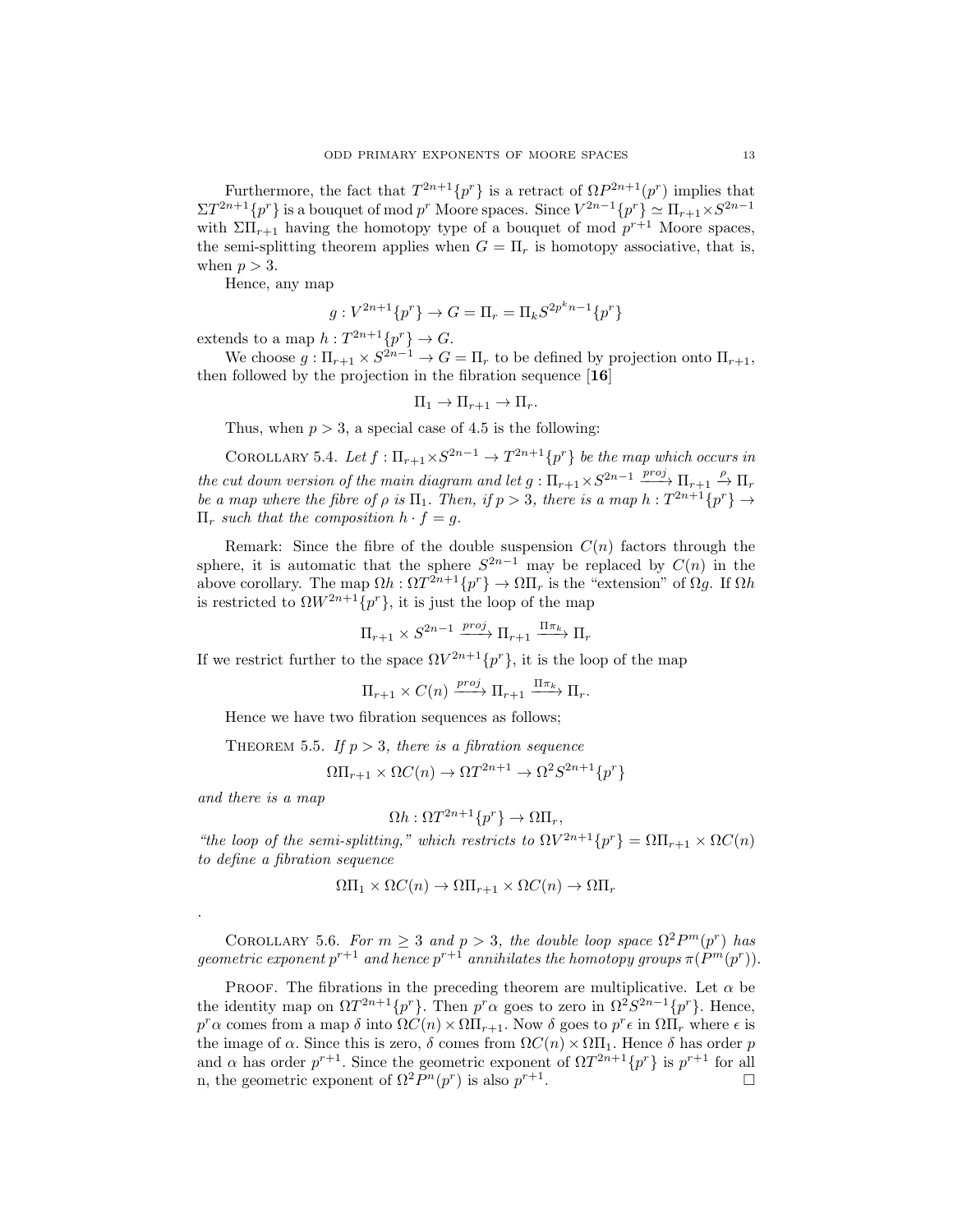#### 14 JOSEPH NEISENDORFER

# 6. An exponent for the odd primary Moore spaces which works for all odd primes

Since the spaces  $S^{2n+1}\{p^r\}$  are known to be homotopy associative only for primes  $p > 3$ , the homotopy exponent of  $p^{r+1}$  for a mod  $p^r$  Moore space is not known to be valid for mod  $3<sup>r</sup>$  Moore spaces. In this section, we replace these spaces by the double loop spaces  $\Omega^2 S^{2n+1} \{p^r\}$  which are certainly homotopy associative and achieve the homotopy exponent  $p^{r+2}$  for all mod  $p^r$  Moore spaces of dimension  $\geq$  3 and all odd primes.

Consider the commutative diagram below which defines the double suspension  $\Sigma^2$ :  $S^{2n-1}{p^r} \to \Omega^2 S^{2n+1}{p^r}$  for fibres of degree p<sup>r</sup> maps. In this diagram all rows and all columns are fibration sequences.

$$
C(n) \times \Omega C(n) \rightarrow S^{2n-1}\lbrace p^r \rbrace \xrightarrow{\Sigma^2} \Omega^2 S^{2n+1}\lbrace p^r \rbrace
$$
  
\n
$$
\downarrow \qquad \qquad \downarrow \qquad \qquad \downarrow
$$
  
\n
$$
C(n) \rightarrow S^{2n-1} \xrightarrow{\Sigma^2} \Omega^2 S^{2n+1}
$$
  
\n
$$
\downarrow p^r \qquad \qquad \downarrow p^r \qquad \qquad \downarrow p^r
$$
  
\n
$$
C(n) \rightarrow S^{2n-1} \xrightarrow{\Sigma^2} \Omega^2 S^{2n+1}
$$

The left vertical column is a fibration sequence since  $p^r$  is null on  $C(n)$  and the top horizontal row is the version of the double suspension for fibres of degree  $p^r$  maps.

The product gives a map

$$
\Sigma^2: \Pi_r = \prod_{k \ge 1} S^{2p^k - 1} \{p^r\} \to \prod_{k \ge 1} \Omega^2 S^{2p^k + 1} \{p^r\} = \Omega_r^2.
$$

We now replace corollary 5.4 by the following form of the semi-splitting:

COROLLARY 6.1. Let  $f: \Pi_{r+1} \times S^{2n-1} \to T^{2n+1}{p^r}$  be the map which occurs in the cut down version of the main diagram and compose the previous map with the double suspension, that is, let g be the composition

$$
g: \Pi_{r+1} \times S^{2n-1} \xrightarrow{proj} \Pi_{r+1} \xrightarrow{\rho} \Pi_r \xrightarrow{\Sigma^2} \Omega_r^2.
$$

Then, if p is any odd prime, there is a map  $h: T^{2n+1}{p^r} \to \Omega_r^2$  such that the composition  $h \cdot f = q$ .

Just as in section 5, it is automatic that the sphere  $S^{2n-1}$  may be replaced by  $C(n)$  in the above corollary. The map  $\Omega h : \Omega T^{2n+1}{p \choose p} \to \Omega \Omega_r^2$  is the "extension" of  $\Omega g$ . If  $\Omega h$  is restricted to  $\Omega W^{2n+1} \{p^r\}$ , it is just the loop of the map

$$
\Pi_{r+1} \times S^{2n-1} \xrightarrow{proj} \Pi_{r+1} \xrightarrow{\Pi \pi_k} \Pi_r \xrightarrow{\Sigma^2} \Omega_r^2
$$

If we restrict further to the space  $\Omega V^{2n+1}{p^r}$ , it is the loop of the map

$$
\Pi_{r+1} \times C(n) \xrightarrow{proj} \Pi_{r+1} \xrightarrow{\Pi \pi_k} \Pi_r \xrightarrow{\Sigma^2} \Omega_r^2.
$$

Hence we have two fibration sequences as follows:

THEOREM 6.2. If  $p$  is an odd prime, there is a fibration sequence

$$
\Omega\Pi_{r+1} \times \Omega C(n) \to \Omega T^{2n+1} \to \Omega^2 S^{2n+1} \{p^r\}
$$

and there is a map

$$
\Omega h: \Omega T^{2n+1}\{p^r\} \to \Omega \Pi_r \xrightarrow{\Sigma^2} \Omega \Omega_r^2,
$$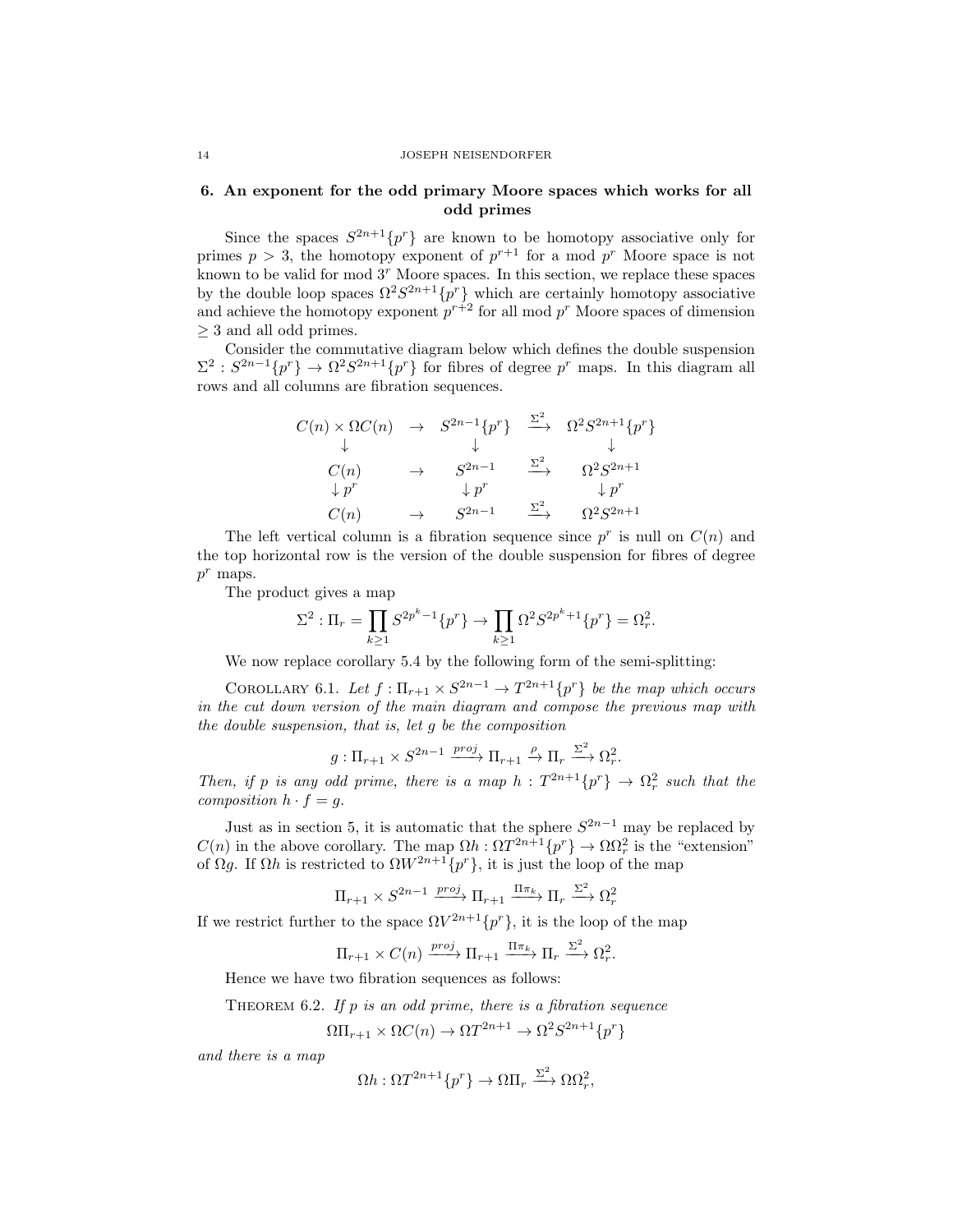"the loop of the semi-splitting," which restricts to  $\Omega V^{2n+1}{p^r} = \Omega \Pi_{r+1} \times \Omega C(n)$ to define the maps

$$
\Omega\Pi_{r+1}\times \Omega C(n)\to \Omega\Pi_{r+1}\to \Omega\Pi_{r} \xrightarrow{\Omega\Sigma^2} \Omega\Omega_r^2
$$

where

$$
\Omega\Pi_1 \times \Omega C(n) \to \Omega\Pi_{r+1} \times \Omega C(n) \to \Omega\Pi_r
$$

is a fibration sequence.

COROLLARY 6.3. For  $m \geq 3$  and p an odd prime, the double loop space  $\Omega^2 P^m(p^r)$  has geometric exponent  $p^{r+2}$  and hence  $p^{r+2}$  annihilates the homotopy groups  $\pi(P^m(p^r))$ .

PROOF. The fibrations in the preceding theorem are multiplicative. Let  $\alpha$  be the identity map on  $\Omega T^{2n+1}\{p^r\}$ . Then  $p^r\alpha$  goes to zero in  $\Omega^2 S^{2n-1}\{p^r\}$ . Hence,  $p^r \alpha$  comes from a map  $\delta$  into  $\Omega C(n) \times \Omega \Pi_{r+1}$ . Now  $\delta$  goes to  $p^r \epsilon$  in  $\Omega \Omega_r^2$  where  $\epsilon$  is the image of α. This is zero since  $\Omega\Omega_r^2$  has geometric exponent p<sup>r</sup>. Hence, δ goes through the fibre of  $\Omega\Pi_r \to \Omega\Omega_r^2$ . Since the fibre of this map has geometric exponent p,  $p\delta$  goes to zero in  $\Omega\Pi_r$ .

Since this is zero,  $p\delta$  comes from  $\Omega C(n) \times \Omega\Pi_1$ . Hence  $p\delta$  has order p, that is, δ has order  $p^2$  and  $\alpha$  has order  $p^{r+2}$ . Since  $\Omega T^{2n+1}{p^r}$  has geometric exponent  $\leq p^{r+2}$  for all n,  $\Omega^2 P^m(p^r)$  has geometric exponent  $\leq p^{r+2}$  for all  $m \geq 3$ .

## 7. The adjoint form of the semi-splitting

Let G be an H-space. Then there is an extension of the suspension map  $\Sigma$ :  $G \to \Omega \Sigma G$  to a retraction  $\pi : \Omega \Sigma G \to G$ . If G is homotopy associative,  $\pi$  can be chosen to be an H-map. [24]

In any case, let  $F(G) \to \Omega \Sigma G \to G$  be a fibration sequence up to homotopy.  $F(G)$  is called a "universal Samelson product."

Remark: When  $G$  is homotopy associative and homotopy commutative, the name universal Samelson product is justified, for example, when  $G = S^{2n+1}{p^{r}}$ ,  $G = \Pi_r$  with  $p > 3$  [15], or  $G = \Omega^2 \Pi_r = \Omega_r^2$ . In these cases, all Samelson products in  $\Omega \Sigma G$  vanish upon projection to G and hence factor through the fibre  $F(G)$ .

Since the fibration sequence is split, there is a homotopy equivalence

$$
\Omega\Sigma G \simeq G \times F(G).
$$

If  $\overline{g}$  :  $\Sigma Z \to \Sigma G$  is a map with adjoint  $g: Z \to \Omega \Sigma G$ , we may uniquely decompose this as a sum  $g = g_1 + w$  where  $g_1$  factors through G and w factors through  $F(G)$ .

Remark: If  $\Sigma Z \simeq \Sigma \overline{Z}$  is a homotopy equivalence which is not a suspension, it is possible that the above decomposition  $g = g_1 + w$  depends on the choice of Z or  $\overline{Z}$ . For example, if  $\Sigma Z \simeq \Sigma \bigvee_{\alpha} P^{n_{\alpha}}(p^r)$ , it might be convenient to use the bouquet in order to prove something about Z. But care must be taken.

Given another such map  $h : \Sigma Z \to \Sigma G$  with decomposition of the adjoint  $h = h_1 + w'$ , we say that  $\bar{g}$  is congruent modulo Whitehead products to  $\bar{h}$  if the summands  $g_1$  and  $h_1$  are equal. We may write  $\bar{g} \equiv_w \bar{h}$  for this congruence. With this notion of modulo Whitehead products, suspension is erased, that is,

$$
[\Sigma Z, \Sigma G]_* = [Z, \Omega \Sigma G]_* = [Z, G]_* \times [Z, F(G)]_* \equiv_w [Z, G]_*
$$

Remark: In general, we need to make a distinction between the above notion of "modulo Whitehead products" and the subsequent notion of "up to addition of a sum of Whitehead products" in sections 9 and 10. In the case when  $G$  is a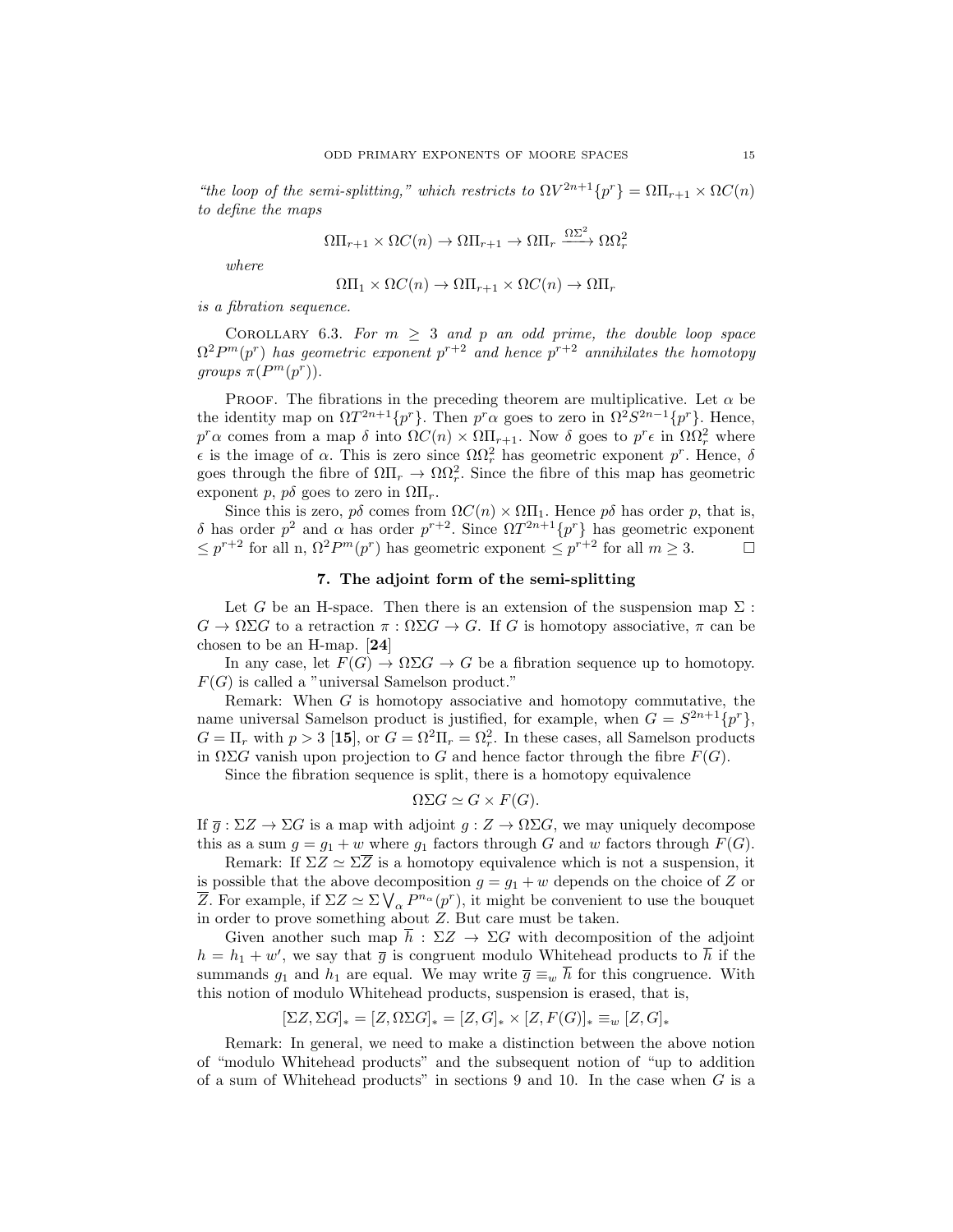homotopy commutative and homotopy associative H-space, the second notion is a special case of the first one and no distinction need be made.

Scholium: Recall the split fibration sequence which we choose to write as

$$
\Omega \bigvee_{k \ge 0} P^{4m+2k(m-1)-1} \to \Omega P^{2m}(p^r) \to S^{2m-1}\{p^r\}.
$$

The inclusion of the fibre is the loops on a bouquet of Whitehead products and if  $p > 3$  it is universal in the sense that any Samelson product into the total space factors through this fibre. In the special case where  $G = S^{2m-1}{p^r}$  with  $p > 3$ , we can use this fibration to replace the Hopf fibration just described.

The semi-splitting theorem as described above is implied by the adjoint form:

THEOREM 7.1. Semi-splitting: Let Y be an  $n-1$  connected space,  $n \geq 2$ , where  $\Sigma Y$  has the homotopy type of a bouquet of mod p<sup>r</sup> Moore spaces. Suppose that

 $f: X \to Y$ 

is a mod p<sup>r</sup> homology monomorphism where  $\Sigma X$  has the homotopy type of a bouquet of spheres and mod  $p^{r+s}$  Moore spaces,  $s \geq 0$ , but the s may vary. Suppose also that G is a homotopy associative H-space for which all the homotopy groups  $\pi_*G$ are annihilated by  $p^r$ .

Let

$$
\overline{g}:\Sigma X\to\Sigma G
$$

be any map which is null on the 3-skeleton. Then, if  $\overline{f} = \Sigma f : \Sigma X \to \Sigma Y$ , there exists a map

 $\overline{h} : \Sigma Y \to \Sigma G$ 

such that  $\overline{h} \circ \overline{f} = \overline{g}$  modulo Whitehead products, that is,  $\overline{h} \circ \overline{f} \equiv_w \overline{g}$ .

In other words, if  $g: X \to \Omega \Sigma G$  and  $h: Y \to \Omega \Sigma G$  are adjoints, then the following is commutative

$$
\begin{array}{rcl}\nY & \xrightarrow{h} & \Omega\Sigma G & \xrightarrow{\pi} & G \\
\uparrow f & & \nearrow \pi & \\
X & \xrightarrow{g} & \Omega\Sigma G\n\end{array}
$$

## 8. A cofibration sequence

Lemma 8.1. There is a cofibration sequence

$$
P^n(p^{r+s}) \xrightarrow{p^r} P^n(p^{r+s}) \xrightarrow{\epsilon} P^n(p^r) \vee P^{n+1}(p^r)
$$

where the induced map  $\epsilon_*$  in mod p<sup>r</sup> homology is:

a) on a generator e in dimension n,

$$
\epsilon_*(e) = (0, \beta^{r+s} e), \ s > 0, \ \epsilon_*(e) = (e, 0), \ s = 0,
$$

and b) on a generator  $\beta^{r+s}e$  in dimension n-1,

$$
\epsilon_*(\beta^{r+s}e) = (\beta^r e, 0), \ s \ge 0
$$

Furthermore, the map  $\epsilon$  is uniquely determined up to Whitehead products by its induced map in mod p<sup>r</sup> homology. If  $n > 2$ , then it is uniquely determined.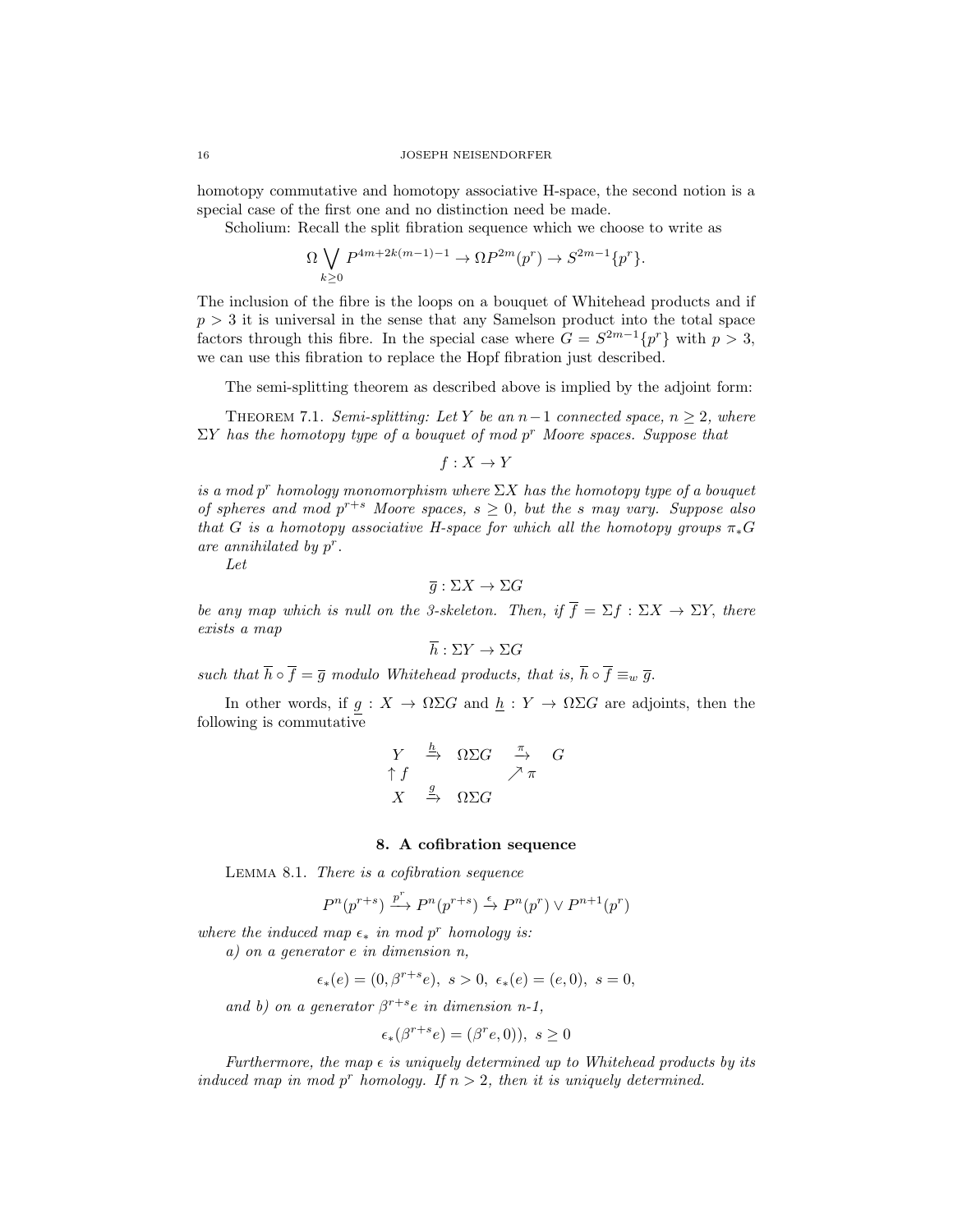Proof. The cofibre is identified by the diagram below in which all rows and columns are cofibration sequences

$$
S^{m-1} \xrightarrow{p^r} S^{m-1} \rightarrow P^m(p^r)
$$
  
\n
$$
\downarrow p^{r+s} \qquad \downarrow p^{r+s} \qquad \downarrow p^{r+s} = *
$$
  
\n
$$
S^{m-1} \xrightarrow{p^r} S^{m-1} \rightarrow P^m(p^r)
$$
  
\n
$$
\downarrow \qquad \downarrow \qquad \downarrow
$$
  
\n
$$
P^m(p^{r+s}) \xrightarrow{p^r} P^m(p^{r+s}) \xrightarrow{\epsilon} P^m(p^r) \vee P^{m+1}(p^r).
$$

In mod  $p^r$  homology, the induced map  $HP^m(p^{r+s}) \stackrel{p^r}{\longrightarrow} HP^m(p^{r+s})$  is zero. Hence,

$$
0 \to \overline{H}P^m(p^{r+s}) \xrightarrow{\epsilon_*} \overline{H}P^m(p^r) \oplus \overline{H}P^{m+1}(p^r) \to \overline{H}P^{m+1}(p^{r+s}) \to 0
$$

is split exact. If  $s > 0$ , the fact that  $\epsilon_*$  commutes with the r−th Bockstein forces the homology computation (at least up to changing the generators by multiplication by a unit). If  $s = 0$ , then the cofibration sequence is split and we may choose the bouquet decomposition to get the homology computation in this form.

The fact that  $\epsilon$  is determined by its induced map in mod  $p^r$  homology is a consequence of Proposition 6.4.3 in [18].  $\Box$ 

## 9. Acyclic envelopes

LEMMA 9.1. Let G be an H-space such that  $p^r \pi_* G = 0$ . Given any map  $\overline{g}$ :  $P^{d}(p^{r+s}) \rightarrow \Sigma G$ , there is a factorization modulo Whitehead products

$$
P^d(p^{r+s}) \xrightarrow{\epsilon} P^d(p^r) \vee P^{d+1}(p^r) \xrightarrow{\overline{h}} \Sigma G \qquad \overline{h} \circ \epsilon \equiv_w \overline{g}.
$$

PROOF. Consider the adjoint  $g: P^{d-1}(p^{r+s}) \to \Omega \Sigma G$  and the split fibration sequence

$$
F(G) \to \Omega \Sigma G \to G
$$

The base is an H-space with integral homotopy groups annihilated by  $p^r$ . Since the universal coefficient homotopy sequences are split at odd primes [18]

$$
\pi_*(G;Z/p^{r+s}Z)=\pi_*(G)\otimes Z/p^{r+s}Z\oplus Tor(\pi_{*-1}(G),Z/p^{r+s}Z),
$$

all maps  $P^{d-1}(p^{r+s}) \to G$  are annihilated by  $p^r$ .

Thus,  $g = g_1 + w$  where  $g_1$  factors through G and w factors though  $F(G)$ . In terms of adjoints,  $\overline{g} = \overline{g_1} + \overline{w}$ . Since  $g_1 \circ p^r = 0$ ,  $g_1$  factors through  $P^{d-1}(p^r) \vee P^d(p^r)$ . Hence, its adjoint  $\overline{g_1}$  factors factors through  $P^d(p^r) \vee P^{d+1}(p^r)$ . That is,  $\overline{g} - \overline{w} =$  $\overline{q_1} = \overline{h} \circ \epsilon$  factors as desired.

If  $s > 0$  and the differential is the  $r - th$  Bockstein  $\beta^r$ , then the above cofibre map  $\epsilon$  is the geometric model for the following definition.

DEFINITION 9.2. Let  $A = A_1 \oplus A_2$  be a differential graded submodule of a differential graded module  $B$  and suppose that  $A_1$  consists entirely of cycles and  $A_2$  is acyclic. An acyclic envelope of A is a minimal acyclic submodule  $E(A)$  of B which contains A. It is clear that acyclic envelopes always exist if the ambient module B is acyclic. However, acyclic envelopes are not unique. But they always are of the form  $A_1 \oplus sA_1 \oplus A_2$  with the differential  $d : sA_1 \stackrel{\cong}{\rightarrow} A_1$  being an isomorphism.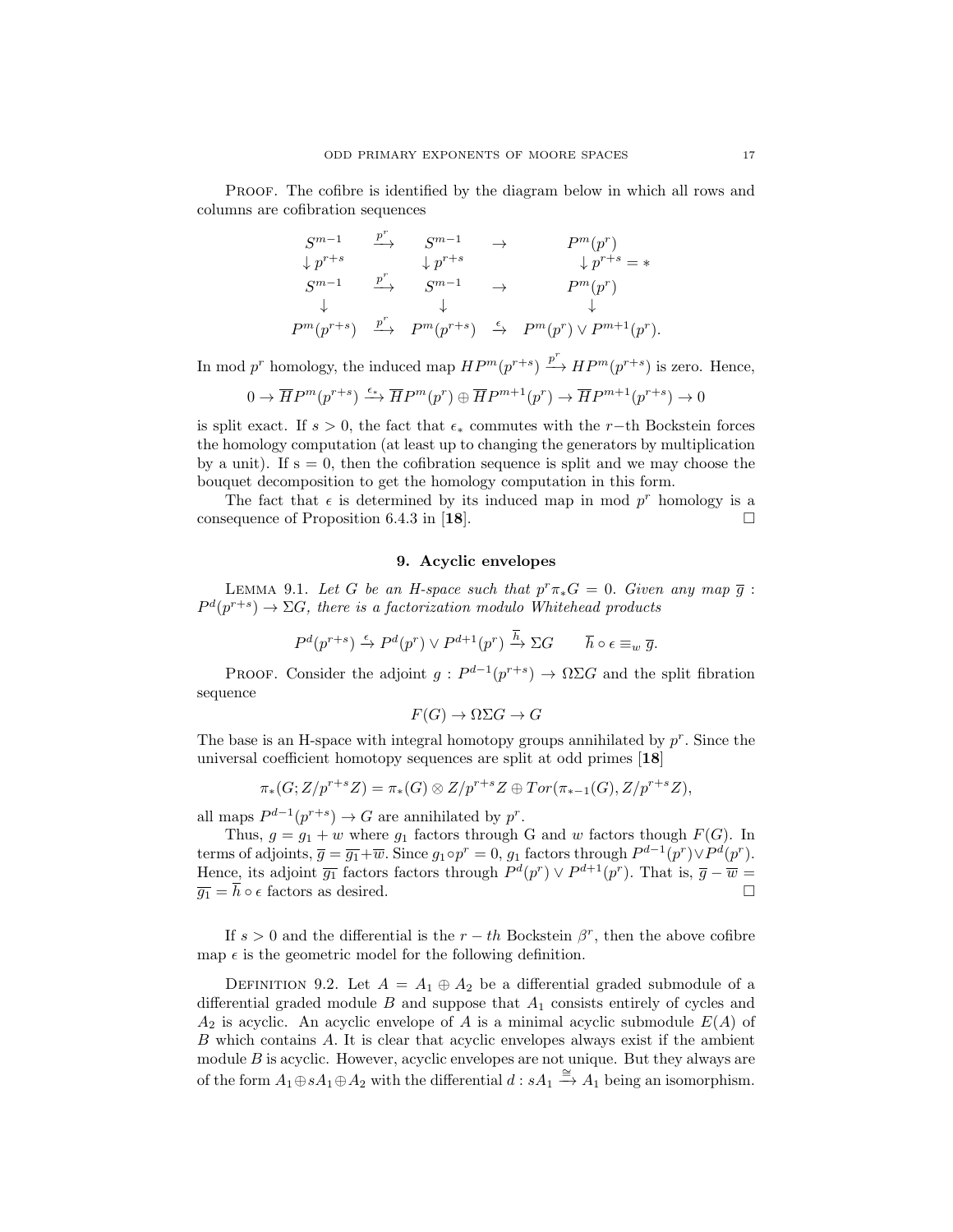Remark: For any module A we have  $dE(A) \subset A$ . Furthermore,  $E(A_1 \oplus A_2) =$  $E(A_1) \oplus E(A_2)$  is a choice for an acyclic envelope for the direct sum.

The following lemma and corollary are easy to see

LEMMA 9.3. If  $A_1$  is a differential submodule and  $A_2$  has zero differential in an ambient acyclic module, then  $A_1 \cap A_2 = 0$  implies that  $A_1 \cap E(A_2) = 0$  for any choice of an acyclic envelope.

COROLLARY 9.4. If  $A_1 \oplus A_2 \oplus \cdots \oplus A_k$  is a direct sum of differential submodules, then so is an acyclic envelope

$$
E(A_1 \oplus A_2 \oplus \cdots \oplus A_k) = E(A_1) \oplus E(A_2) \oplus \cdots \oplus E(A_k).
$$

Scholium: We are primarily interested in differential graded modules over the ring  $R = Z/p^rZ$ . Over the ring  $R = Z/p^rZ$ , projective modules are both free and injective. Hence, if  $A \subset B$  is a free submodule of a free module, then  $B = A \oplus C$ for some free module C.

COROLLARY 9.5. Let A be a differential graded module over the ring  $Z/p^rZ$ and suppose A is free in all degrees. Suppose the differential is split, that is,

 $0 \to ZA \to A \to BA \to 0$ 

is split exact. Then ZA, BA, HA are all free modules and

 $A = ZA \oplus C = HA \oplus BA \oplus C$ 

with  $BA \oplus C$  acyclic, that is,  $d : C \rightarrow BA$  is an isomorphism.

The above corollary shows that, in the situation which occurs in the semisplitting, the explicit description that we have given for acyclic envelopes is valid.

## 10. Geometric acyclic envelopes

Now suppose we are in the geometric situation of the semi-splitting, that is, we have a mod  $p^r$  homology monomorphism  $\overline{f} : \Sigma X \to \Sigma Y$  where  $\Sigma Y$  is a bouquet of n connected mod  $p^r$  Moore spaces,  $n \geq 2$  and  $\Sigma X$  is bouquet of spheres and mod  $p^{r+s}$ Moore spaces with possibly varying  $s \geq 0$ . We are given a map  $\overline{g}: \Sigma X \to \Sigma G$  where G is an H-space for which all of the integral homotopy groups are annihilated by  $p^r$ . We seek to extend this map modulo Whitehead products to a map  $\bar{h}: \Sigma Y \to \Sigma G$ , that is, we seek  $\overline{h} \circ \overline{f} \equiv_w \overline{g}$ .

We choose a basis for the mod  $p^r$  homology of  $\Sigma X$  made up of pairs of generators  $x_{\alpha}, \beta^{r+s} x_{\alpha}$  for the mod  $p^r$  homologies of all the mod  $p^{r+s}$  Moore spaces in the bouquet decomposition of  $\Sigma X$ . If a sphere  $\Sigma S^{\ell}$  is also a part of this bouquet decomposition, we include in this basis a generator  $e_{\ell}$  of dimension  $\ell + 1$ .

Via the embedding of mod  $p<sup>r</sup>$  homologies, we now extend this basis to a basis for the mod  $p^r$  homology of  $\Sigma Y$  so that it includes a basis for the acyclic envelopes.

That is, if  $s > 0$ , each pair of generators has in this basis two associated generators  $y_{\alpha}, z_{\alpha}$  with  $\beta^{r} y_{\alpha} = x_{\alpha}, \beta^{r} z_{\alpha} = \beta^{r+s} x_{\alpha}$ . If  $s = 0$ , we just have the two generators  $x_\alpha$  and  $\beta^r x_\alpha$ . If  $e_\ell$  occurs, we also have a generator z with  $\beta^r z = e_\ell$ . Thus, a basis for the mod  $p^r$  homology of  $\Sigma Y$  includes the acyclic pairs

a)  $y_{\alpha}, x_{\alpha}$ , and  $z_{\alpha}, \beta^{r+s}x_{\alpha}$ , when  $s \geq 0$ .

b)  $x_{\alpha}, \beta^{r}x_{\alpha}$  when  $s = 0$ .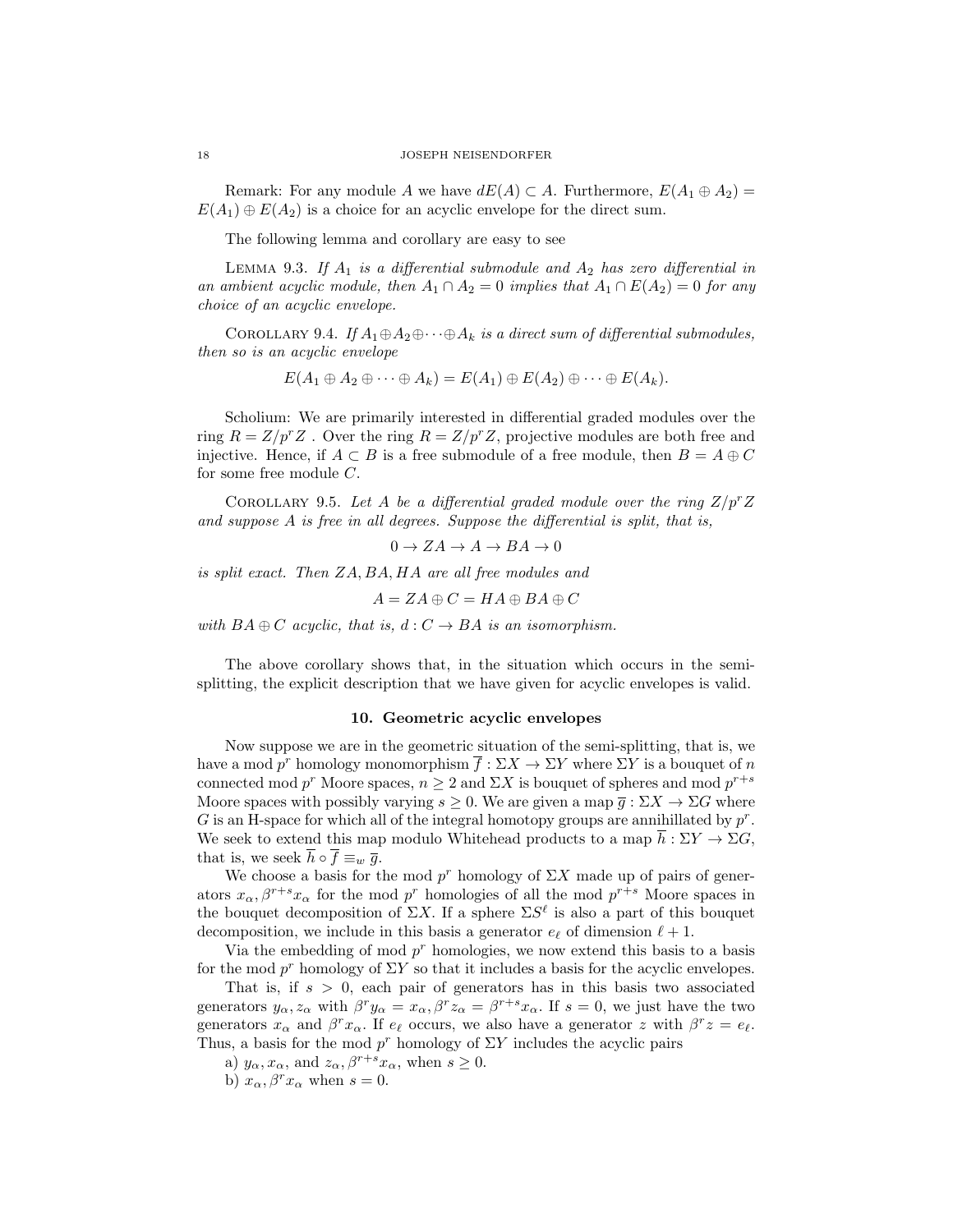c)  $z, e_{\ell}$ 

In every such pair, the  $r - th$  Bockstein of first element is the second element.

Furthermore, the span of all these generators is an acyclic submodule of the mod  $p^r$  homology of  $\Sigma Y$ . Since this homology is also  $\beta^r$  acyclic, we can choose an acyclic complement to this span and add acyclic pairs  $z_{\gamma}$ ,  $\beta^{r} z_{\gamma}$  so that the totality of the pairs is a basis for the reduced mod  $p^r$  homology of  $\Sigma Y$ .

Since  $\Sigma Y$  is a bouquet of mod  $p^r$  Moore spaces, the mod  $p^r$  Hurewicz map is surjective. Hence we can choose these mod  $p<sup>r</sup>$  Moore spaces so that the generators for each of the mod  $p^r$  Moore spaces are a part of this basis.

In other words, we have chosen the bouquet decomposition of  $\Sigma Y$  so that the resulting basis for mod  $p<sup>r</sup>$  homology is consistent with the acyclic envelopes in the bouquet decomposition of  $\Sigma X$ .

Scholium: It follows from the Hilton-Milnor theorem [29, 18] that any map into a bouquet  $\Sigma A \to \Sigma B \vee \Sigma C$  is a sum of three terms, the projections onto the two summands plus a sum of Whitehead products. Thus, modulo Whitehead products it is sum of the two projections. Of course, if the dimension of A is small enough and the connectivities of  $B$  and  $C$  are great enough, then the Whitehead products can be ignored. And in the conclusion of the semi-splitting theorem we are going to prove, we require an extension only modulo Whitehead products anyway.

We begin with a first approximation to the notion of geometric acyclic envelope.

We shall call  $\Sigma X \to E(\Sigma X) = E$  a total geometric acyclic envelope if E is a subbouquet of  $\Sigma Y$  and the induced map in mod  $p^r$  homology is an acyclic envelope. Unfortunately,  $\epsilon$  is not usually the same as the "embedding"  $\overline{f}$ . It merely agrees with it in mod  $p<sup>r</sup>$  homology. But homology cannot see everything. Two paragraphs below we give a more precise definition of the geometric acyclic envelope when we restrict to the spheres and mod  $p^{r+s}$  Moore space in the bouquet decomposition of  $ΣX$ .

Here is the precise definition of a geometric acyclic envelope in terms of the bouquet decomposition of  $\Sigma X$  into a bouquet of spheres and mod  $p^{r+s}$  Moore spaces  $P^d(p^{r+s})$ . There are 3 cases:

1) If the sphere  $S^d$  occurs in the bouquet decomposition of  $\Sigma X$ , the geometric acyclic envelope is  $E(S^d) = P^{d+1}(p^r)$  where the mod  $p^r$  homology of  $E(S^d)$  has the acyclic basis  $z, e_d$  as above and the canonical map  $\epsilon : S^d \to E(S^d)$  is the inclusion of the bottom cell..

2) If the mod  $p^r$  Moore space  $P^d(p^r)$  occurs in the bouquet decomposition of  $\Sigma X$ , the geometric acyclic envelope is  $E(P^d(p^r)) = P^d(p^r)$  where the mod  $p^r$ homology of  $E(P^d(p^r))$  has the acyclic basis  $x_\alpha, \beta^r x_\alpha$  as above and the canonical map  $\epsilon: P^d(p^r) \to E(P^d(p^r))$  is the identity.

3) If the mod  $p^r$  Moore space  $P^d(p^{r+s})$  with  $s > 0$  occurs in the bouquet decomposition of  $\Sigma X$ , the geometric acyclic envelope is  $E(P^d(p^{r+s})) = P^d(p^r) \vee P^{d+1}(p^r)$ where the mod  $p^r$  homology of  $E(P^d(p^r))$  has the acyclic basis  $y_\alpha, x_\alpha, \beta^r x_\alpha$  and  $z_{\alpha}, \beta^{r+s}x_{\alpha}$  as above and the canonical map  $\epsilon : P^d(p^{r+s}) \to E(P^d(p^{r+s}))$  is the map in Lemma 7.1..

For a fixed dimension d, let  $E^d$  be the union over all  $P^d$  of all these acyclic envelopes embedded in  $\Sigma Y$ . Let W be a complementary bouquet to the  $E^d$ , that is,  $\Sigma Y = E^d \vee W$  where both  $E^d$  and W are bouquets of mod  $p^r$  Moore spaces. Since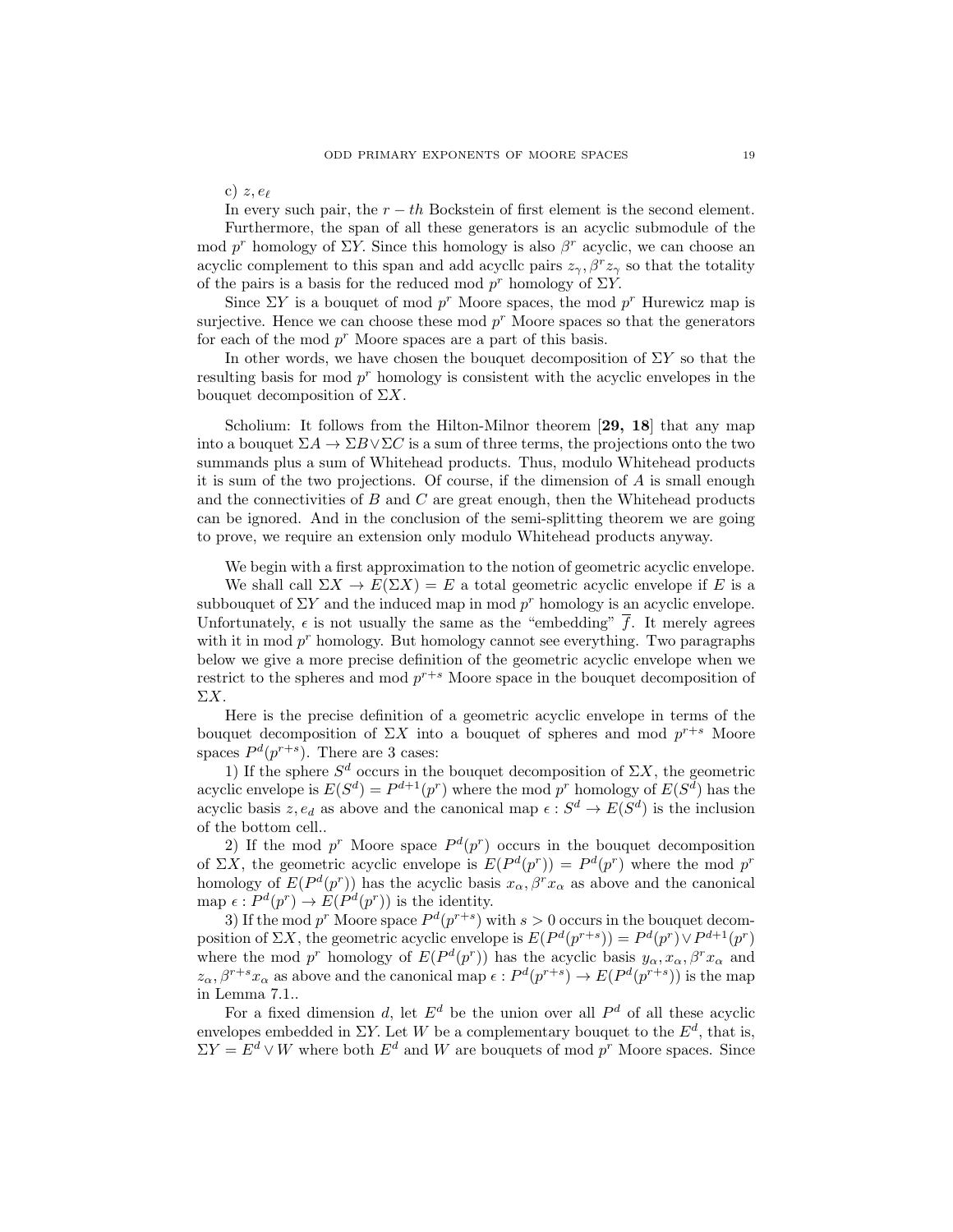the mod  $p^r$  homology of  $\Sigma Y$  is  $\beta^r$  acyclic, so also is that of W and hence W can be chosen to be a bouquet of mod  $p^r$  Moore spaces.

Let  $P<sup>d</sup>$  is any d-dimensional sphere or Moore space which occurs in the bouquet decomposition of  $\Sigma X$  and let  $\epsilon : P^d \to E(P^d)$  be the canonical map.

THEOREM 10.1. the map  $\overline{f} : \Sigma X \to \Sigma Y$  restricts to

 $P^d \xrightarrow{\epsilon + \delta + w} E^d \vee W$ 

where

a)  $\epsilon: P^d \to E(P^d) \subset E^d$  is the canonical map (up to addition of Whitehead products if  $d = 3$ .)

b)  $\delta$ :  $P^d \to W$  factors through the  $d-1$  skeleton of W (up to addition of Whitehead products if  $d = 3$ .)

c)  $w: P^d \to E^d \vee W$  is a sum of Whitehead products involving the 3 skeleton.

PROOF. The Hilton-Milnor theorem says immediately that the restriction of  $\bar{f}$ to  $P^d$  is a sum  $\epsilon + \delta + w$  where  $\epsilon$  is the projection onto  $E^d$ ,  $\delta$  is the projection onto W, and w is a sum of Whitehead products.

Since the smallest cells in W are dim 2 and 3, since  $E<sup>d</sup>$  is union of moore spaces of dimension d, it follows that smallest Whitehead products in  $w$  are dimensions 2  $+ d-1 - 1 = d$ , and  $3 + d-1 - 1 = d+1$ . All others are of higher dimension and must be zero.

Similarly, the projections of  $\bar{f}$  onto  $E^d$  and onto W must decompose, up to the addition of Whitehead products involving the 3 skeleton, into the projections onto each bouquet factor. Recall that  $\bar{f}$  is consistent with mod  $p^r$  homology. That is, in mod  $p^r$  homology,  $\overline{f}$  agrees with  $\epsilon$  onto  $E^d$  and is zero onto W.

LEMMA 10.2. [18] If  $d \geq 4$ , then

$$
[P^d(p^{r+s}), P^d(p^r)] = Z/p^r Z = hom(H_{d-1}(P^d(p^{r+s}), H_{d-1}(P^d(p^r))).
$$
  
\n
$$
[P^d(p^{r+s}), P^{d+1}(p^r)] = Z/p^r Z = hom(H_d(P^d(p^r)), H_d(P^{d+1}(p^r)))
$$
  
\n
$$
[S^d, P^{d+1}(p^r)] = Z/p^r Z = hom(H_d(S^d), H_d(P^{d+1}(p^r)))
$$
  
\n
$$
[S^d, P^d(p^r)] = 0
$$

If  $d = 3$ , the second and third equations are valid. If  $d = 3$ , then any map  $P^3 \rightarrow$  $P^3(p^r)$  which is zero in mod p<sup>r</sup> homology factors through the Hopf map  $S^3 \to S^2 \subset$  $P^3(p^r)$ .

The lemma asserts that any map  $P^d \to E^d$  is uniquely determined by its effect in mod  $p^r$  homology, except when  $d = 3$ . But, even then, since the Hopf map is twice a Whitehead product,  $\epsilon$  is as the theorem states.

Since  $E(P^d)$  carries the mod  $p^r$  homology image of  $P^d$ , the map  $\delta: P^d \to W$ is zero in mod  $p^r$  homology. It follows that the projections of  $\delta$  onto any bouquet summands  $S^d$ ,  $P^d(p^r)$  or  $P^{d-1}(p^r)$  are zero, unless  $d=3$  in which case it could be a Whitehead product. Thus  $\delta$  is as the theorem states.

## 11. Proof of the semi-splitting

We conclude by proving Theorem 7.1, the adjoint form of the semi-splitting.

Let  $P<sup>d</sup>$  be one of the d–dimensional spaces in the bouquet decomposition of  $\Sigma X$ . Hence, we know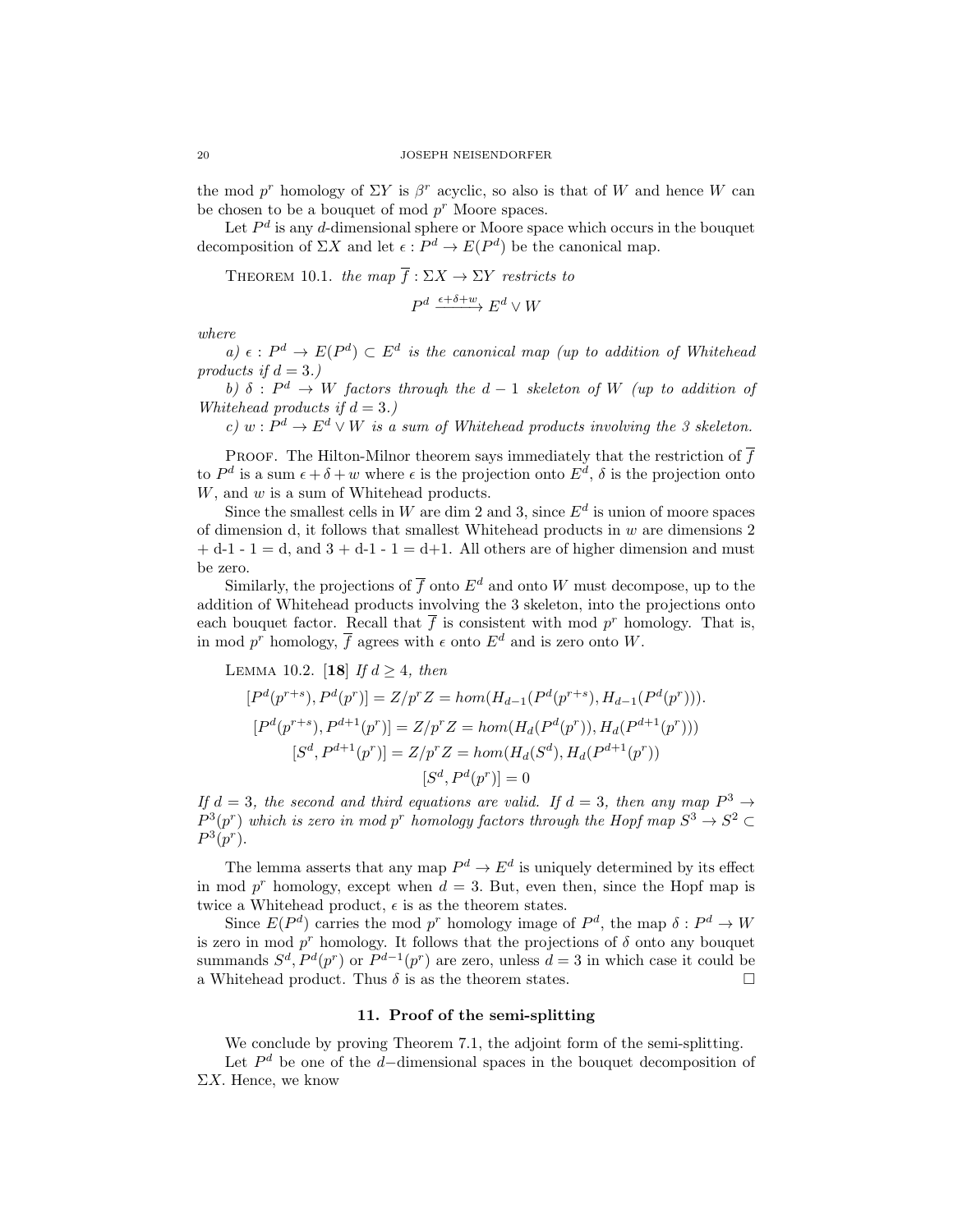LEMMA 11.1. a) if  $P^d = P^d(p^{r+s})$  with  $s > 0$ ,  $\epsilon : P^d \to E(P^d) = P^d(p^r) \vee$  $P^{d+1}(p^r)$  is the geometric acyclic envelope,

b) if  $P^d = P^d(p^r)$ ,  $\epsilon : P^d \to E(P^d) = P^d(p^r)$  is the geometric acyclic envelope, c) if  $P^d = S^d$ ,  $\epsilon : P^d \to E(P^d) = P^{d+1}(p^r)$  is the geometric acyclic envelope.

The mod  $p^r$  homology monomorphism  $\overline{f} : \Sigma X \to \Sigma Y$  restricts, up to addition of Whitehead products which involve the 3 skeleton of  $\Sigma Y$ , to a map  $\gamma: P^d \to E^d \vee W$ where  $\gamma = \epsilon \vee \delta$  and the map  $\epsilon : P^d \to E(P^d)$  is the map in the preceding lemma.. The map  $\delta: P^d \to W$  induces zero in mod p<sup>r</sup> homology, and up to addition of Whitehead products which involve the 3 skeleton,  $\delta$  compresses into the  $d-1$ skeleton of W.

The algebraic corollary above insures that the geometric acyclic envelopes are "disjoint" for all components of the bouquet decomposition, that is, over all dimensions d and over all the spheres and Moore spaces  $P<sup>d</sup>$ , the geometric envelopes  $E(P^d)$  fit together in a large bouquet of mod  $p^r$  Moore spaces inside the range  $\Sigma Y$ .

We shall define  $\overline{h} : \Sigma Y \to \Sigma G$  so that  $\overline{h} \circ \overline{f} \equiv_w \overline{g}$  modulo Whitehead products.

We suppose that we have defined  $\bar{h}$  on the union of all the mod  $p^r$  Moore spaces  $P^{\ell}(p^r)$  in W with  $\ell \leq d$ . Let  $P^d$  be a sphere or Moore space of dimension d which occurs in the bouquet decomposition of  $\Sigma Z$ .

According to Theorem 9.1,  $\overline{f}$  restricts to  $\epsilon + \delta + w : P^d \to E^d \vee W = \Sigma Y$  where  $w$  is a sum of Whitehead products which involve the 3 skeleton.

If  $d=3$ , the map  $\bar{g}$  restricts to zero on  $P^d$  and we can define  $\bar{h}$  to be zero on  $E(P^d)$ .

Suppose now that  $d > 4$ .

In all three cases of  $P^d$ , we can factor modulo Whitehead products  $\overline{g} \equiv_w \overline{a} \circ \epsilon$ and  $\bar{h} \circ \delta \equiv_w \bar{b} \circ \epsilon$ . On  $E(P^d)$ , define  $\bar{h} = \bar{a} - \bar{b}$ .

Then on  $P^d$  we have the equation  $\overline{f} = \epsilon + \delta + w$  where w is a sum of Whitehead products involving the 3 skeleton and hence is sent to zero by h.

Hence, modulo Whitehead products

$$
\overline{h}\circ\overline{f}=\overline{h}\circ(\epsilon+\delta)=\overline{h}\circ\epsilon+\overline{h}\circ\delta\equiv_w\overline{a}\circ\epsilon-\overline{b}\circ\epsilon+\overline{h}\circ\delta=\overline{a}\circ\epsilon=\overline{g}.
$$

Thus, we have extended  $\bar{h}$  to the geometric acyclic envelope  $E(P^d)$ . We can do this for all the d–dimensional pieces  $P<sup>d</sup>$  of the bouquet decomposition of  $\Sigma X$ . And we can then do the same for all dimensions  $d$ . That is, we have shown that, when restricted to any bouquet summand  $P^d \subset \Sigma X$ , the following diagram commutes modulo Whitehead products

$$
\begin{array}{ccc}\n\Sigma Y & \xrightarrow{\overline{h}} & \Sigma G \\
\uparrow \overline{f} & \nearrow \overline{g} \\
\Sigma X\n\end{array}
$$

Write  $\Sigma X = \bigvee P^d = \Sigma \bigvee P^{d-1}$  as spaces but not as suspensions. In other words, if

$$
\Theta: \bigvee P^{d-1} \to \Omega \Sigma X
$$

and

$$
\Psi : \bigvee P^{d-1} \to \Omega\Sigma G
$$

are the respective adjoints, the following commutes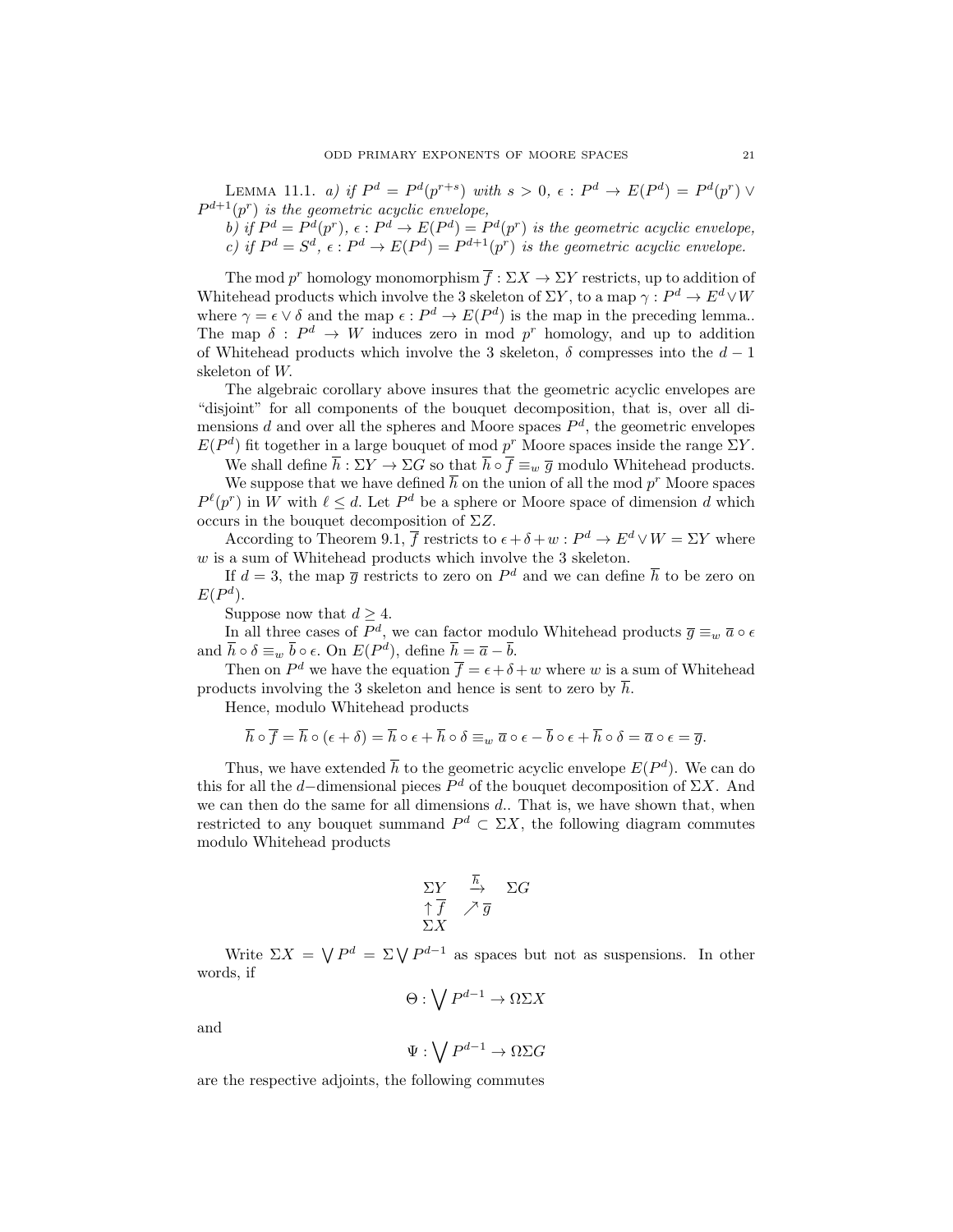$$
\begin{array}{ccc}\n\Omega \Sigma Y & \xrightarrow{\Omega \overline{h}} & \Omega \Sigma G & \xrightarrow{\pi} & G \\
\uparrow \Theta & & \uparrow = \\
\bigvee P^{d-1} & \xrightarrow{\Psi} & \Omega \Sigma G & \xrightarrow{\pi} & G\n\end{array}
$$

Since G is homotopy associative, we can extend  $\Theta$  and  $\Psi$  to multiplicative maps

$$
\Omega\Sigma \bigvee P^{d-1} = \Omega\Sigma X \to \Omega\Sigma Y
$$

and

$$
\Omega\Sigma \bigvee P^{d-1} = \Omega\Sigma X \to \Omega\Sigma G.
$$

Since these extensions are unique, the first map is  $\Omega \Sigma f = \Omega \overline{f}$  and the second map is  $\Omega \overline{q}$ . Note that

$$
\begin{array}{ccc}\n\Omega \Sigma Y & \xrightarrow{\Omega h} & \Omega \Sigma G & \xrightarrow{\pi} & G \\
\uparrow & & \uparrow = \\
\Omega \Sigma X & \xrightarrow{\Omega \overline{g}} & \Omega \Sigma G & \xrightarrow{\pi} & G\n\end{array}
$$

commutes since the maps are multiplicative and  $\bigvee P^{d-1}$  is a "generating module" for  $\Omega \Sigma X$ .

Hence, the following is commutative

$$
\begin{array}{ccccc}\nY & \xrightarrow{\Sigma} & \Omega \Sigma Y & \xrightarrow{\Omega \overline{h}} & \Omega \Sigma G & \xrightarrow{\pi} & G \\
\uparrow f & & \uparrow \Omega \Sigma f & & \uparrow = & \\
X & \xrightarrow{\Sigma} & \Omega \Sigma X & \xrightarrow{\Omega \overline{g}} & \Omega \Sigma G & \xrightarrow{\pi} & G\n\end{array}
$$

Since the bottom composition is  $\pi \circ g : X \to \Omega \Sigma G \to G$ , the top composition  $\pi \circ \underline{h} : Y \to \Omega \Sigma G \to G$  is the required extension for the semi-splitting.

 $\Box$ 

### References

- [1] J. F. Adams. The sphere, considered as an h-space mod p. Quart. J. Math, 12(1):52–60, 1961.
- [2] F. R. Cohen. A short course in some aspects of classical homotopy theory. In Lecture Notes in Mathematics, vol 1286, pages 1–92. Springer-Verlag, 1987.
- [3] F. R. Cohen, J. C. Moore, and J. A. Neisendorfer. The double suspension and exponents of the homotopy groups of spheres. Ann. of Math., 110:549–565, 1979.
- [4] F. R. Cohen, J. C. Moore, and J. A. Neisendorfer. Torsion in homotopy groups. Ann. of Math., 109:121–168, 1979.
- [5] F. R. Cohen, J. C. Moore, and J. A. Neisendorfer. Exponents in homotopy theory. In W. Browder, editor, Algebraic Topology and Algebraic K-Theory, pages 3–34. Princeton University Press, 1987.
- [6] D. Eisenbud. Commutative Algebra with a view toward Algebraic Geometry. Springer-Verlag, 1994.
- [7] B. I. Gray. On the sphere of origin of infinite families in the homotopy groups of spheres. Topology, 8:219–232, 1969.
- [8] I. M. James. Reduced product spaces. Ann. of Math., 62:170–197, 1955.
- [9] I. M. James. On the suspension sequence. Ann. of Math., 65:74–107, 1957.
- [10] I. Kaplansky. Projective modules. Ann. of Math., 68:372–377, 1958.
- [11] M.E.Mahowald. The image of J in the EHP sequence. Ann. of Math., 116:65-112, 1982.
- [12] H. R. Miller. The Sullivan conjecture on maps from classifying spaces. Ann. of Math., 120:39– 87, 1984.
- [13] J. W. Milnor. On spaces having the homotopy type of a cw-complex. Trans. A. M. S., 90:272– 280, 1959.
- [14] J. A. Neisendorfer. 3-primary exponents. Math. Proc. Camb. Phil. Soc., 90:63–83, 1981.